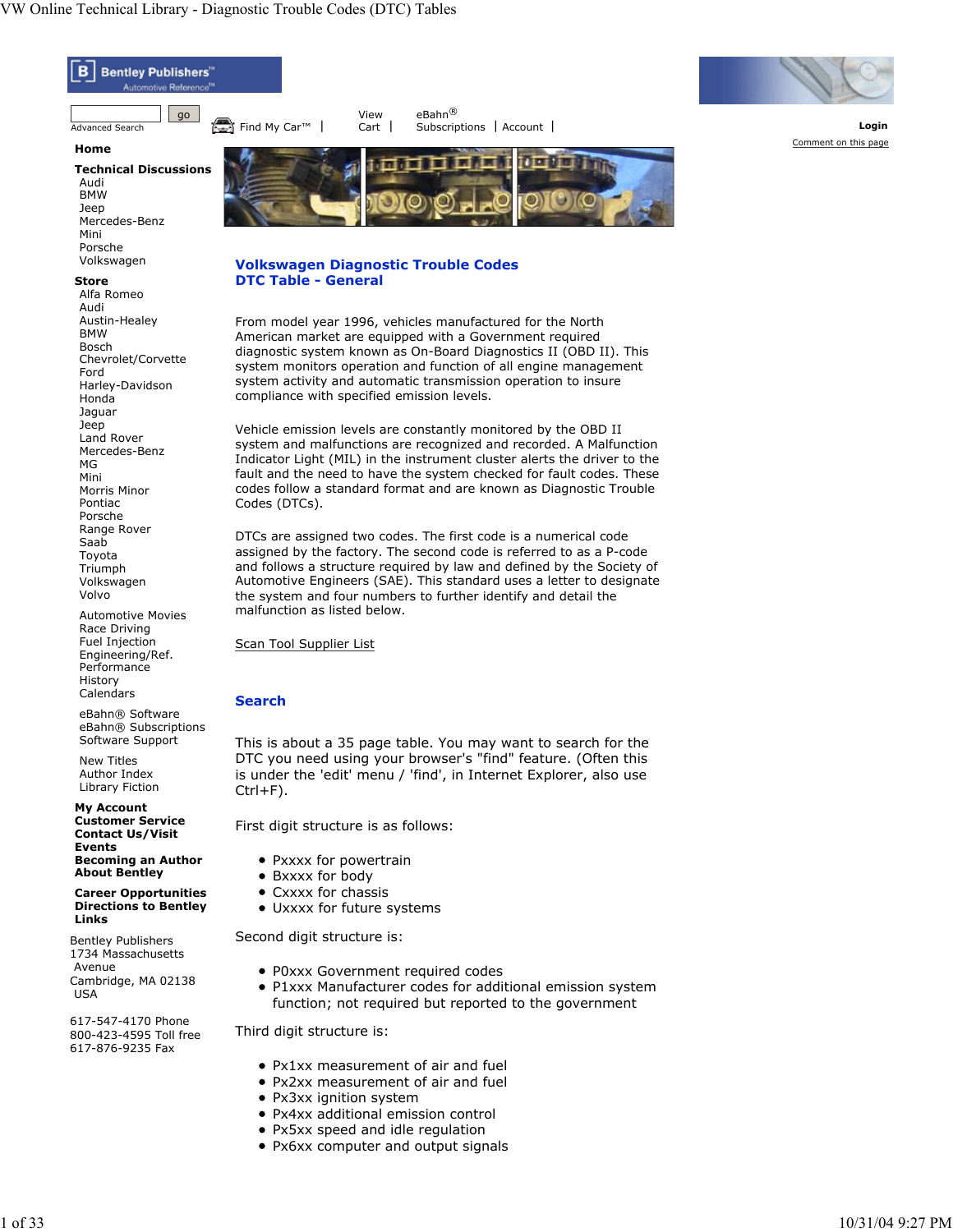- Px7xx transmission
- Px8xx transmission
- Px9xx control modules, input and output signals

The fourth and fifth digits designate the individual components and systems.

VW Diagnostic Trouble Codes (DTCs) and data can be retrieved with VW/Audi Factory Scan Tools such as the VAG 1551, VAG 1552, or the new diagnostic computer VAS 5051 through a Data Link Connector (DLC). For location of the data link connector, see *Maintenance* section. Several aftermarket scan tools and computer programs are also capable of retrieving this information in this factory mode. The factory mode also allows the scan tool to be used for other system diagnostic functions and information retrieval.

Some DTC information can also be retrieved in a generic mode. The generic mode is not as complete as the factory mode, but allows commercially available scan tools to be used simply to read DTCs. Generic scan tool mode does not have the capability to retrieve the detailed information of a manufacturer-specific scan tool.

## **Scan Tool Code Table**

## $\bullet$ **NOTE -**

The following table contains a list of available scan tool codes for all Volkswagen and Audi vehicles available at the time of publication. Not all of the codes apply to the vehicles covered by this manual.

| <b>DTC</b>  | P-code      | <b>Description</b>                                        |
|-------------|-------------|-----------------------------------------------------------|
| 16394 P0010 |             | -A- Camshaft Pos. Actuator Circ. Bank 1 Malfunction       |
|             | 16395 P0020 | -A- Camshaft Pos. Actuator Circ. Bank 2 Malfunction       |
| 16449 P0065 |             | Air Assisted Injector Control Range/Performance           |
|             | 16450 P0066 | Air Assisted Injector Control Low Input/Short to ground   |
|             | 16451 P0067 | Air Assisted Injector Control Input/Short to B+           |
| 16485 P0101 |             | Mass or Volume Air Flow Circ Range/Performance            |
|             | 16486 P0102 | Mass or Volume Air Flow Circ Low Input                    |
|             | 16487 P0103 | Mass or Volume Air Flow Circ High Input                   |
|             | 16489 P0105 | Manifold Abs. Pressure or Bar. Pressure Voltage supply    |
|             | 16490 P0106 | Manifold Abs. Pressure or Bar. Pressure Range/Performance |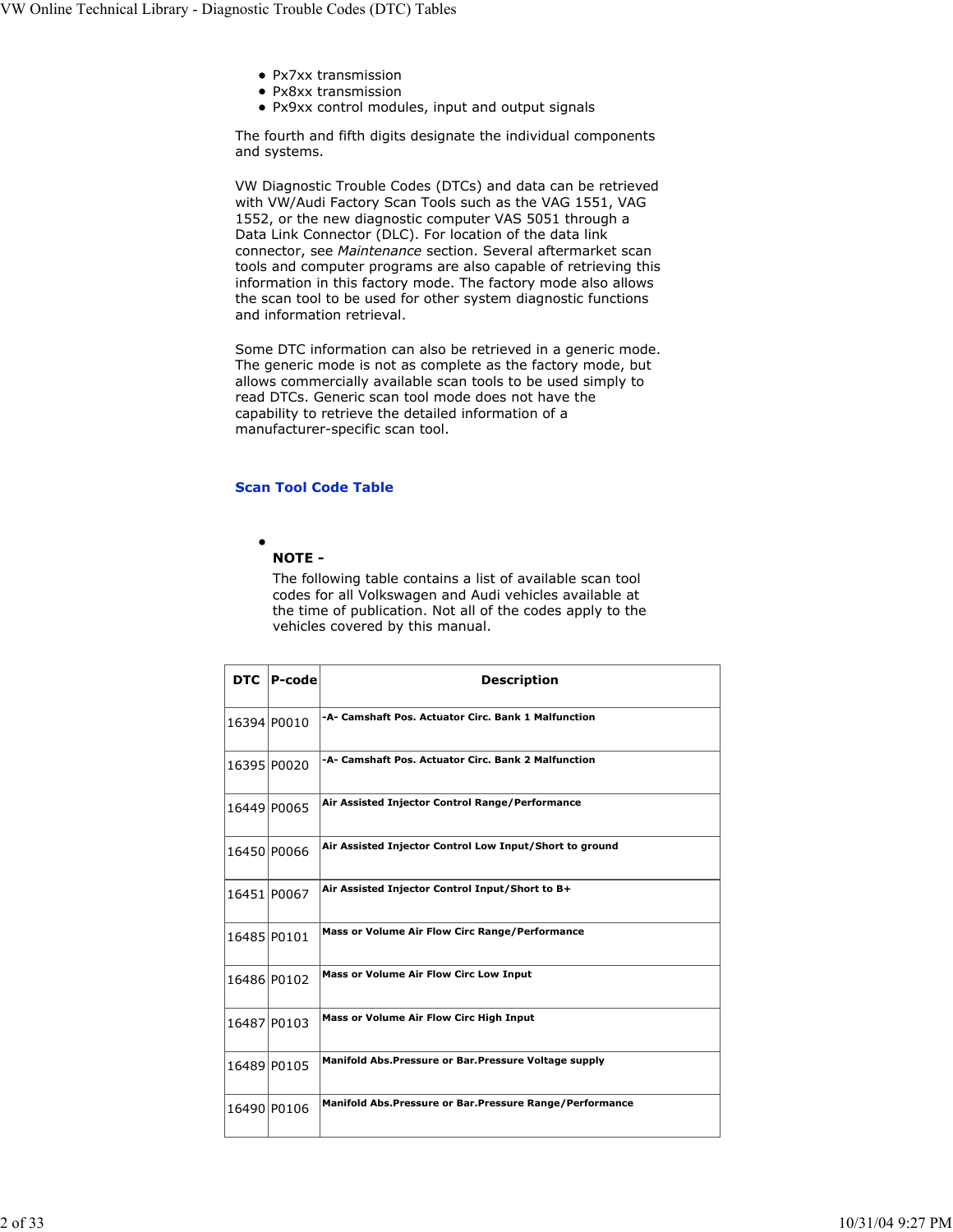|             | 16491 P0107 | Manifold Abs. Pressure or Bar. Pressure Low Input             |
|-------------|-------------|---------------------------------------------------------------|
| 16492 P0108 |             | Manifold Abs. Pressure or Bar. Pressure High Input            |
|             | 16496 P0112 | <b>Intake Air Temp.Circ Low Input</b>                         |
|             | 16497 P0113 | <b>Intake Air Temp. Circ High Input</b>                       |
|             | 16500 P0116 | <b>Engine Coolant Temp.Circ Range/Performance</b>             |
|             | 16501 P0117 | <b>Engine Coolant Temp.Circ Low Input</b>                     |
|             | 16502 P0118 | <b>Engine Coolant Temp.Circ High Input</b>                    |
| 16504 P0120 |             | <b>Throttle/Pedal Pos.Sensor A Circ Malfunction</b>           |
| 16505 P0121 |             | Throttle/Pedal Pos.Sensor A Circ Range/Performance            |
|             | 16506 P0122 | Throttle/Pedal Pos.Sensor A Circ Low Input                    |
|             | 16507 P0123 | Throttle/Pedal Pos.Sensor A Circ High Input                   |
|             | 16509 P0125 | <b>Insufficient Coolant Temp.for Closed Loop Fuel Control</b> |
|             | 16512 P0128 | Coolant Thermostat/Valve Temperature below control range      |
| 16514 P0130 |             | <b>02 Sensor Circ., Bank1-Sensor1 Malfunction</b>             |
| 16515 P0131 |             | <b>02 Sensor Circ., Bank1-Sensor1 Low Voltage</b>             |
|             | 16516 P0132 | 02 Sensor Circ., Bank1-Sensor1 High Voltage                   |
| 16517 P0133 |             | O2 Sensor Circ.,Bank1-Sensor1 Slow Response                   |
|             | 16518 P0134 | <b>02 Sensor Circ., Bank1-Sensor1 No Activity Detected</b>    |
|             | 16519 P0135 | 02 Sensor Heater Circ., Bank1-Sensor1 Malfunction             |
|             | 16520 P0136 | <b>02 Sensor Circ., Bank1-Sensor2 Malfunction</b>             |
|             | 16521 P0137 | <b>02 Sensor Circ., Bank1-Sensor 2 Low Voltage</b>            |
|             | 16522 P0138 | 02 Sensor Circ., Bank1-Sensor2 High Voltage                   |
|             | 16523 P0139 | <b>02 Sensor Circ., Bank1-Sensor2 Slow Response</b>           |
| 16524 P0140 |             | <b>02 Sensor Circ., Bank1-Sensor2 No Activity Detected</b>    |
|             | 16525 P0141 | <b>02 Sensor Heater Circ., Bank1-Sensor2 Malfunction</b>      |
|             | 16534 P0150 | <b>02 Sensor Circ., Bank2-Sensor1 Malfunction</b>             |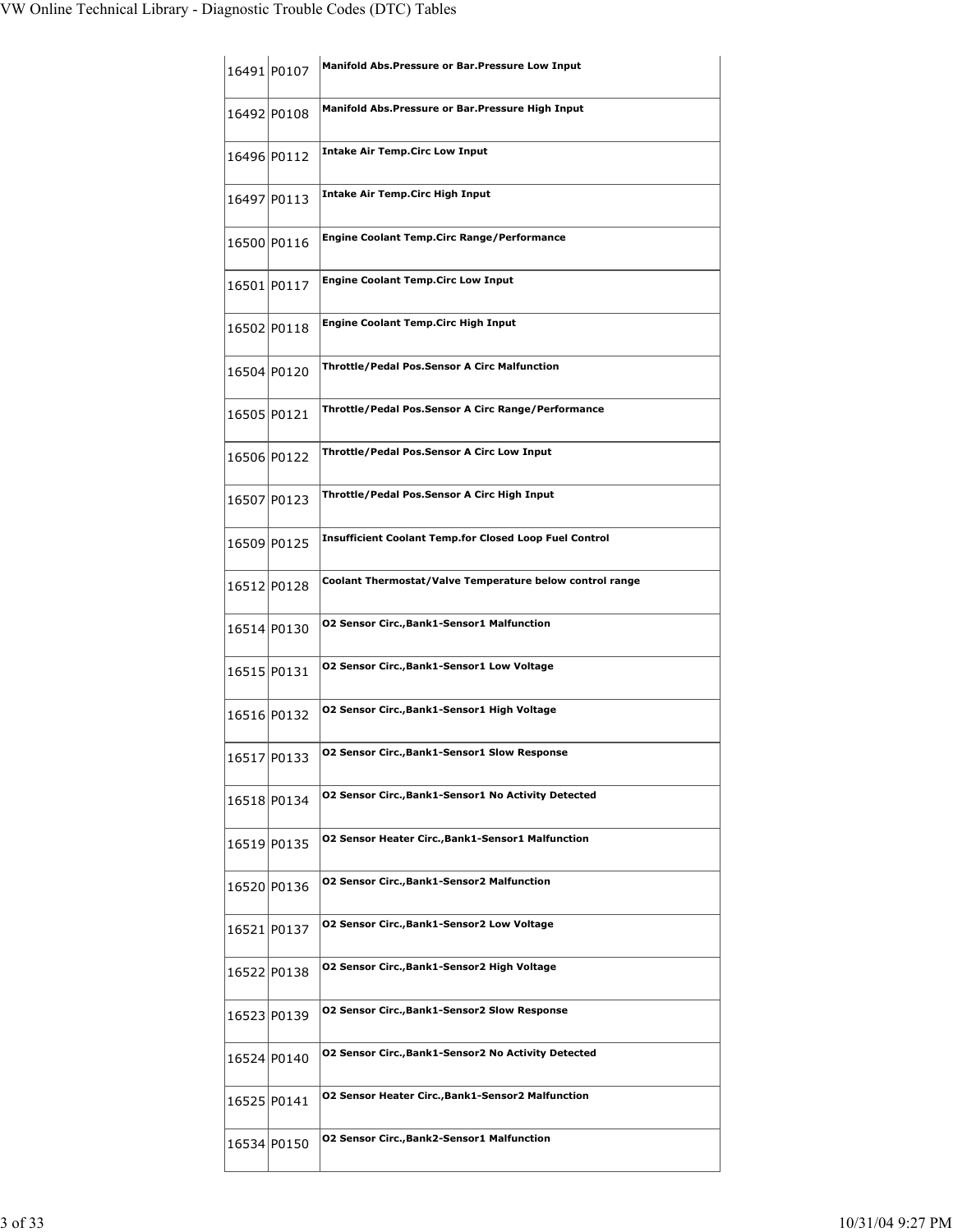|             | 16535 P0151 | 02 Sensor Circ., Bank2-Sensor1 Low Voltage                 |
|-------------|-------------|------------------------------------------------------------|
|             | 16536 P0152 | 02 Sensor Circ., Bank2-Sensor1 High Voltage                |
|             | 16537 P0153 | <b>02 Sensor Circ., Bank2-Sensor1 Slow Response</b>        |
|             | 16538 P0154 | <b>02 Sensor Circ., Bank2-Sensor1 No Activity Detected</b> |
| 16539 P0155 |             | 02 Sensor Heater Circ., Bank2-Sensor1 Malfunction          |
|             | 16540 P0156 | <b>02 Sensor Circ., Bank2-Sensor2 Malfunction</b>          |
| 16541 P0157 |             | <b>02 Sensor Circ., Bank2-Sensor 2 Low Voltage</b>         |
|             | 16542 P0158 | 02 Sensor Circ., Bank2-Sensor2 High Voltage                |
|             | 16543 P0159 | <b>02 Sensor Circ., Bank2-Sensor2 Slow Response</b>        |
|             | 16544 P0160 | <b>02 Sensor Circ., Bank2-Sensor2 No Activity Detected</b> |
| 16545 P0161 |             | <b>02 Sensor Heater Circ., Bank2-Sensor2 Malfunction</b>   |
|             | 16554 P0170 | <b>Fuel Trim, Bank1 Malfunction</b>                        |
|             | 16555 P0171 | Fuel Trim, Bank1 System too Lean                           |
|             | 16556 P0172 | Fuel Trim, Bank1 System too Rich                           |
| 16557 P0173 |             | <b>Fuel Trim, Bank2 Malfunction</b>                        |
|             | 16558 P0174 | Fuel Trim, Bank2 System too Lean                           |
|             | 16559 P0175 | Fuel Trim,Bank2 System too Rich                            |
|             | 16566 P0182 | Fuel temperature sender-G81 Short to ground                |
|             | 16567 P0183 | Fuel temperature sender-G81 Interruption/Short to B+       |
|             | 16581 P0197 | <b>Engine Oil Temperature Circuit Low Input</b>            |
|             | 16582 P0198 | Engine Oil Temperature Circuit High Input                  |
|             | 16585 P0201 | Cyl.1, Injector Circuit Fault in electrical circuit        |
|             | 16586 P0202 | Cyl.2, Injector Circuit Fault in electrical circuit        |
|             | 16587 P0203 | Cyl.3, Injector Circuit Fault in electrical circuit        |
|             | 16588 P0204 | Cyl.4, Injector Circuit Fault in electrical circuit        |
|             | 16589 P0205 | Cyl.5 Injector Circuit Fault in electrical circuit         |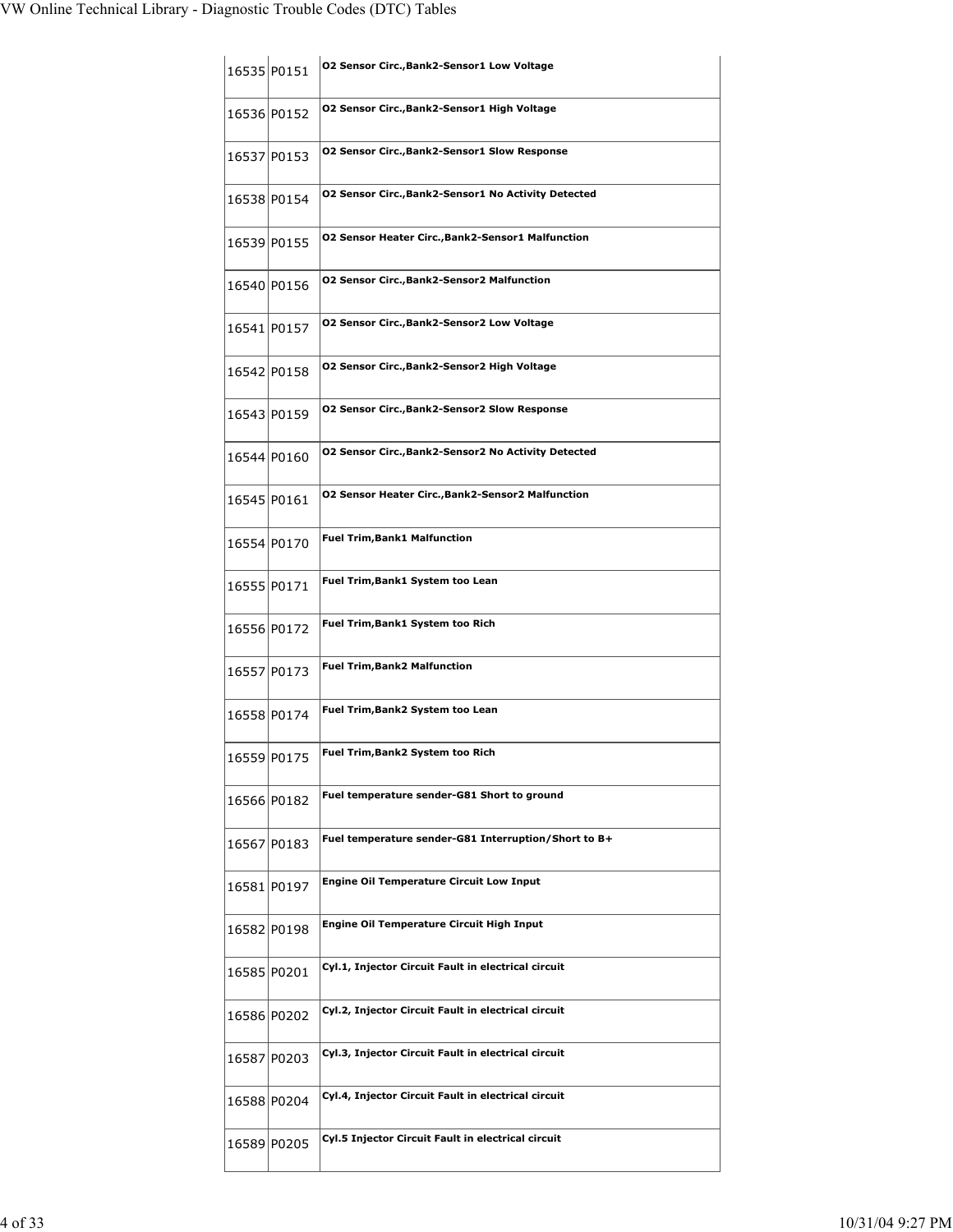| 16590 P0206 | Cyl.6 Injector Circuit Fault in electrical circuit               |
|-------------|------------------------------------------------------------------|
| 16591 P0207 | Cyl.7 Injector Circuit Fault in electrical circuit               |
| 16592 P0208 | Cyl.8 Injector Circuit Fault in electrical circuit               |
| 16599 P0215 | <b>Engine Shut-Off Solenoid Malfunction</b>                      |
| 16600 P0216 | <b>Injector/Injection Timing Control Malfunction</b>             |
| 16603 P0219 | <b>Engine Overspeed Condition</b>                                |
| 16605 P0221 | Throttle Pos. Sensor -B- Circuit Range/Performance               |
| 16606 P0222 | Throttle Pos. Sensor -B- Circuit Low Input                       |
| 16607 P0223 | Throttle Pos. Sensor -B- Circuit High Input                      |
| 16609 P0225 | Throttle Pos. Sensor -C- Circuit Voltage supply                  |
| 16610 P0226 | Throttle Pos. Sensor -C- Circuit Range/Performance               |
| 16611 P0227 | Throttle Pos. Sensor -C- Circuit Low Input                       |
| 16612 P0228 | Throttle Pos. Sensor -C- Circuit Hight Input                     |
| 16614 P0230 | Fuel Pump Primary Circuit Fault in electrical circuit            |
| 16618 P0234 | <b>Turbocharger Overboost Condition Control limit exceeded</b>   |
| 16619 P0235 | Turbocharger Boost Sensor (A) Circ Control limit not reached     |
| 16620 P0236 | Turbocharger Boost Sensor (A) Circ Range/Performance             |
| 16621 P0237 | Turbocharger Boost Sensor (A) Circ Low Input                     |
| 16622 P0238 | Turbocharger Boost Sensor (A) Circ High Input                    |
| 16627 P0243 | Turbocharger Wastegate Solenoid (A) Open/Short Circuit to Ground |
| 16629 P0245 | Turbocharger Wastegate Solenoid (A) Low Input/Short to ground    |
| 16630 P0246 | Turbocharger Wastegate Solenoid (A) High Input/Short to B+       |
| 16636 P0252 | <b>Injection Pump Metering Control (A) Range/Performance</b>     |
| 16645 P0261 | Cyl.1 Injector Circuit Low Input/Short to ground                 |
| 16646 P0262 | Cyl.1 Injector Circuit High Input/Short to B+                    |
| 16648 P0264 | Cyl.2 Injector Circuit Low Input/Short to ground                 |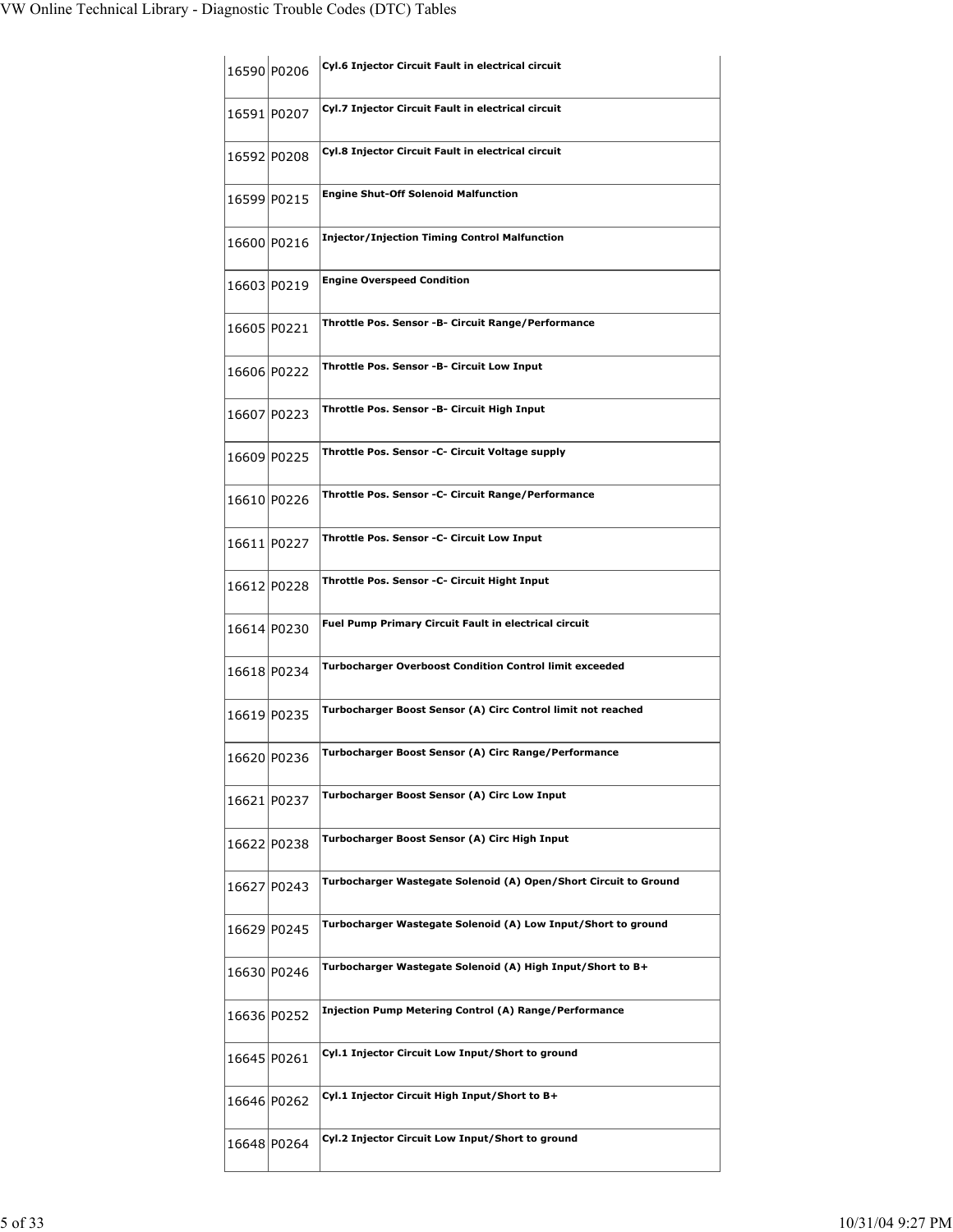|             | 16649 P0265 | Cyl.2 Injector Circuit High Input/Short to B+         |
|-------------|-------------|-------------------------------------------------------|
|             | 16651 P0267 | Cyl.3 Injector Circuit Low Input/Short to ground      |
|             | 16652 P0268 | Cyl.3 Injector Circuit High Input/Short to B+         |
|             | 16654 P0270 | Cyl.4 Injector Circuit Low Input/Short to ground      |
| 16655 P0271 |             | Cyl.4 Injector Circuit High Input/Short to B+         |
|             | 16657 P0273 | Cyl.5 Injector Circuit Low Input/Short to ground      |
|             | 16658 P0274 | Cyl.5 Injector Circuit High Input/Short to B+         |
|             | 16660 P0276 | Cyl.6 Injector Circuit Low Input/Short to ground      |
|             | 16661 P0277 | Cyl.6 Injector Circuit High Input/Short to B+         |
|             | 16663 P0279 | Cyl.7 Injector Circuit Low Input/Short to ground      |
|             | 16664 P0280 | Cyl.7 Injector Circuit High Input/Short to B+         |
|             | 16666 P0282 | Cyl.8 Injector Circuit Low Input/Short to ground      |
|             | 16667 P0283 | Cyl.8 Injector Circuit High Input/Short to B+         |
|             | 16684 P0300 | Random/Multiple Cylinder Misfire Detected             |
| 16685 P0301 |             | <b>Cyl.1 Misfire Detected</b>                         |
|             | 16686 P0302 | <b>Cyl.2 Misfire Detected</b>                         |
|             | 16687 P0303 | Cyl.3 Misfire Detected                                |
|             | 16688 P0304 | <b>Cyl.4 Misfire Detected</b>                         |
|             | 16689 P0305 | <b>Cyl.5 Misfire Detected</b>                         |
|             | 16690 P0306 | <b>Cyl.6 Misfire Detected</b>                         |
|             |             |                                                       |
|             | 16691 P0307 | <b>Cyl.7 Misfire Detected</b>                         |
|             | 16692 P0308 | <b>Cyl.8 Misfire Detected</b>                         |
|             | 16697 P0313 | <b>Misfire Detected Low Fuel Level</b>                |
|             | 16698 P0314 | <b>Single Cylinder Misfire</b>                        |
|             | 16705 P0321 | Ign./Distributor Eng.Speed Inp.Circ Range/Performance |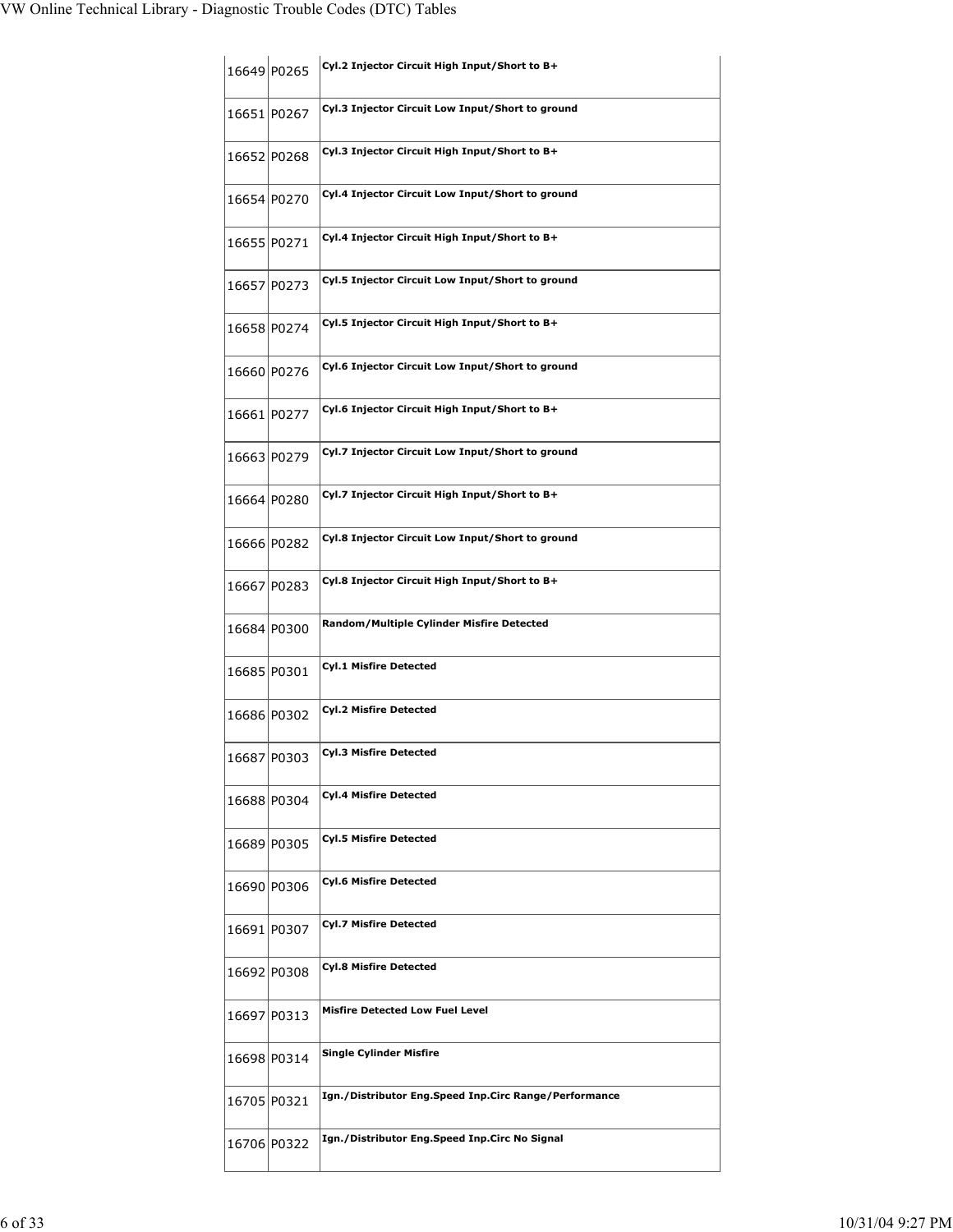|             | 16709 P0325 | Knock Sensor 1 Circuit Electrical Fault in Circuit              |
|-------------|-------------|-----------------------------------------------------------------|
|             | 16710 P0326 | Knock Sensor 1 Circuit Range/Performance                        |
|             | 16711 P0327 | Knock Sensor 1 Circ Low Input                                   |
|             | 16712 P0328 | Knock Sensor 1 Circ High Input                                  |
|             | 16716 P0332 | Knock Sensor 2 Circ Low Input                                   |
|             | 16717 P0333 | Knock Sensor 2 Circ High Input                                  |
|             | 16719 P0335 | Crankshaft Pos. Sensor (A) Circ Malfunction                     |
|             | 16720 P0336 | Crankshaft Pos. Sensor (A) Circ Range/Performance/Missing tooth |
|             | 16721 P0337 | Crankshaft Pos.Sensor (A) Circ Low Input                        |
|             | 16724 P0340 | Camshaft Pos. Sensor (A) Circ Incorrect allocation              |
| 16725 P0341 |             | <b>Camshaft Pos.Sensor Circ Range/Performance</b>               |
| 16726 P0342 |             | <b>Camshaft Pos.Sensor Circ Low Input</b>                       |
|             | 16727 P0343 | <b>Camshaft Pos.Sensor Circ High Input</b>                      |
| 16735 P0351 |             | Ignition Coil (A) Cyl.1 Prim./Sec. Circ Malfunction             |
|             | 16736 P0352 | Ignition Coil (B) Cyl.2 Prim./Sec. Circ Malfunction             |
|             | 16737 P0353 | Ignition Coil (C) Cyl.3 Prim./Sec. Circ Malfunction             |
|             | 16738 P0354 | Ignition Coil (D) Cyl.4 Prim./Sec. Circ Malfunction             |
|             | 16739 P0355 | Ignition Coil (E) Cyl.5 Prim./Sec. Circ Malfunction             |
|             | 16740 P0356 | Ignition Coil (F) Cyl.6 Prim./Sec. Circ Malfunction             |
|             | 16741 P0357 | Ignition Coil (G) Cyl.7 Prim./Sec. Circ Malfunction             |
|             | 16742 P0358 | Ignition Coil (H) Cyl.8 Prim./Sec. Circ Malfunction             |
| 16764 P0380 |             | Glow Plug/Heater Circuit (A) Electrical Fault in Circuit        |
|             | 16784 P0400 | <b>Exhaust Gas Recirc.Flow Malfunction</b>                      |
| 16785 P0401 |             | <b>Exhaust Gas Recirc.Flow Insufficient Detected</b>            |
|             | 16786 P0402 | <b>Exhaust Gas Recirc.Flow Excessive Detected</b>               |
|             | 16787 P0403 | <b>Exhaust Gas Recirc. Contr. Circ Malfunction</b>              |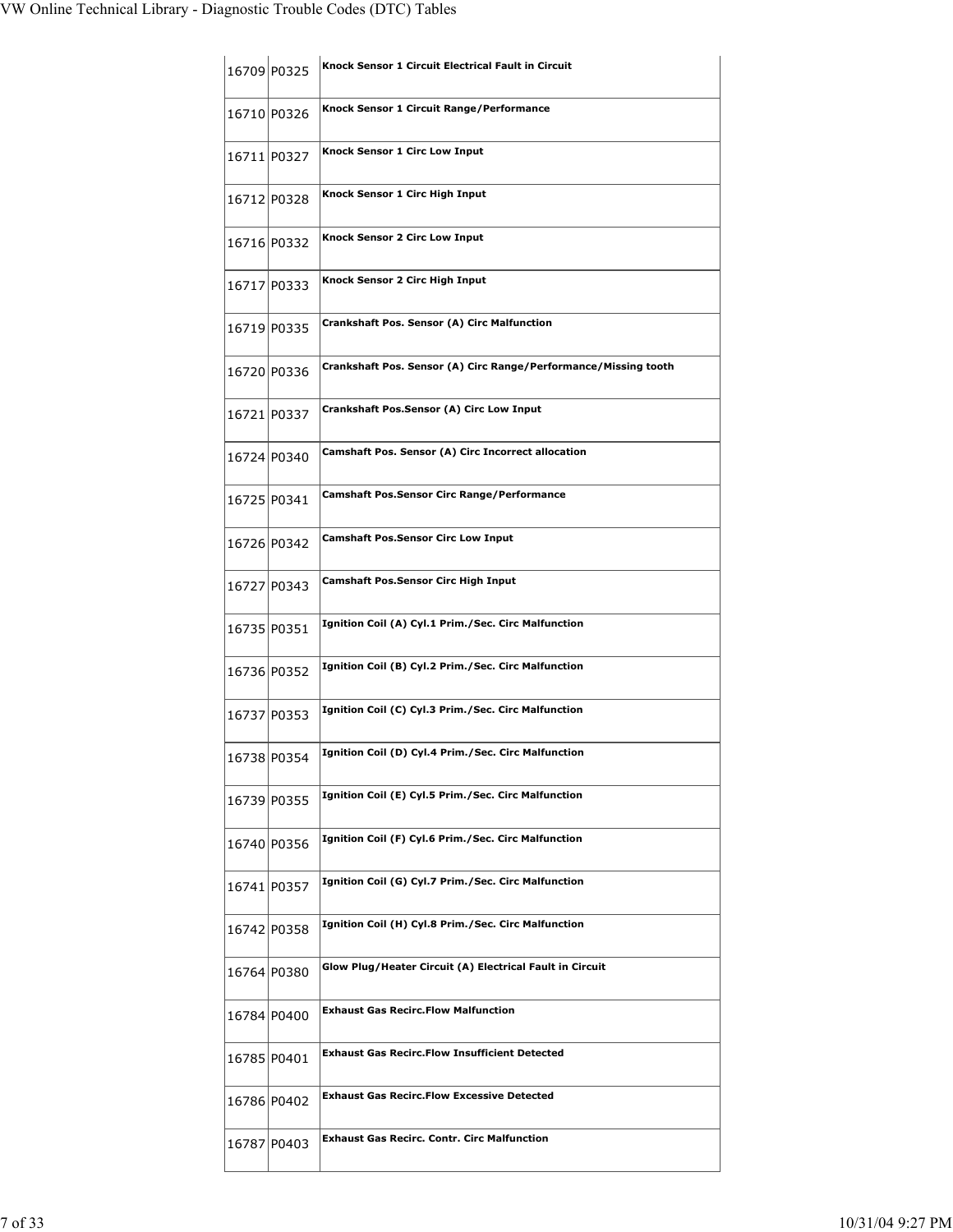| 16788 P0404 | Exhaust Gas Recirc. Contr. Circ Range/Performance                           |
|-------------|-----------------------------------------------------------------------------|
| 16789 P0405 | Exhaust Gas Recirc. Sensor (A) Circ Low Input                               |
| 16790 P0406 | Exhaust Gas Recirc. Sensor (A) Circ High Input                              |
| 16791 P0407 | Exhaust Gas Recirc. Sensor (B) Circ Low Input                               |
| 16792 P0408 | Exhaust Gas Recirc. Sensor (B) Circ High Input                              |
| 16794 P0410 | Sec.Air Inj.Sys Malfunction                                                 |
| 16795 P0411 | Sec.Air Inj.Sys. Incorrect Flow Detected                                    |
| 16796 P0412 | Sec.Air Inj.Sys.Switching Valve A Circ Malfunction                          |
| 16802 P0418 | Sec. Air Inj. Sys. Relay (A) Contr. Circ Malfunction                        |
| 16804 P0420 | Catalyst System, Bank1 Efficiency Below Threshold                           |
| 16806 P0422 | Main Catalyst, Bank1 Below Threshold                                        |
| 16811 P0427 | Catalyst Temperature Sensor, Bank 1 Low Input/Short to ground               |
| 16812 P0428 | Catalyst Temperature Sensor, Bank 1 High Input/Open/Short Circuit to B+     |
| 16816 P0432 | Main Catalyst, Bank2 Efficiency Below Threshold                             |
| 16820 P0436 | Catalyst Temperature Sensor, Bank 2 Range/Performance                       |
| 16821 P0437 | Catalyst Temperature Sensor, Bank 2 Low Input/Short to ground               |
| 16822 P0438 | Catalyst Temperature Sensor, Bank 2 High Input/Open/Short Circuit to B·     |
| 16824 P0440 | <b>EVAP Emission Contr.Sys. Malfunction</b>                                 |
| 16825 P0441 | <b>EVAP Emission Contr.Sys.Incorrect Purge Flow</b>                         |
| 16826 P0442 | <b>EVAP Emission Contr.Sys.(Small Leak) Leak Detected</b>                   |
| 16827 P0443 | <b>EVAP Emiss. Contr. Sys. Purge Valve Circ Electrical Fault in Circuit</b> |
| 16836 P0452 | <b>EVAP Emission Contr.Sys.Press.Sensor Low Input</b>                       |
| 16837 P0453 | <b>EVAP Emission Contr.Sys.Press.Sensor High Input</b>                      |
| 16839 P0455 | <b>EVAP Emission Contr.Sys.(Gross Leak) Leak Detected</b>                   |
| 16845 P0461 | <b>Fuel Level Sensor Circ Range/Performance</b>                             |
| 16846 P0462 | <b>Fuel Level Sensor Circuit Low Input</b>                                  |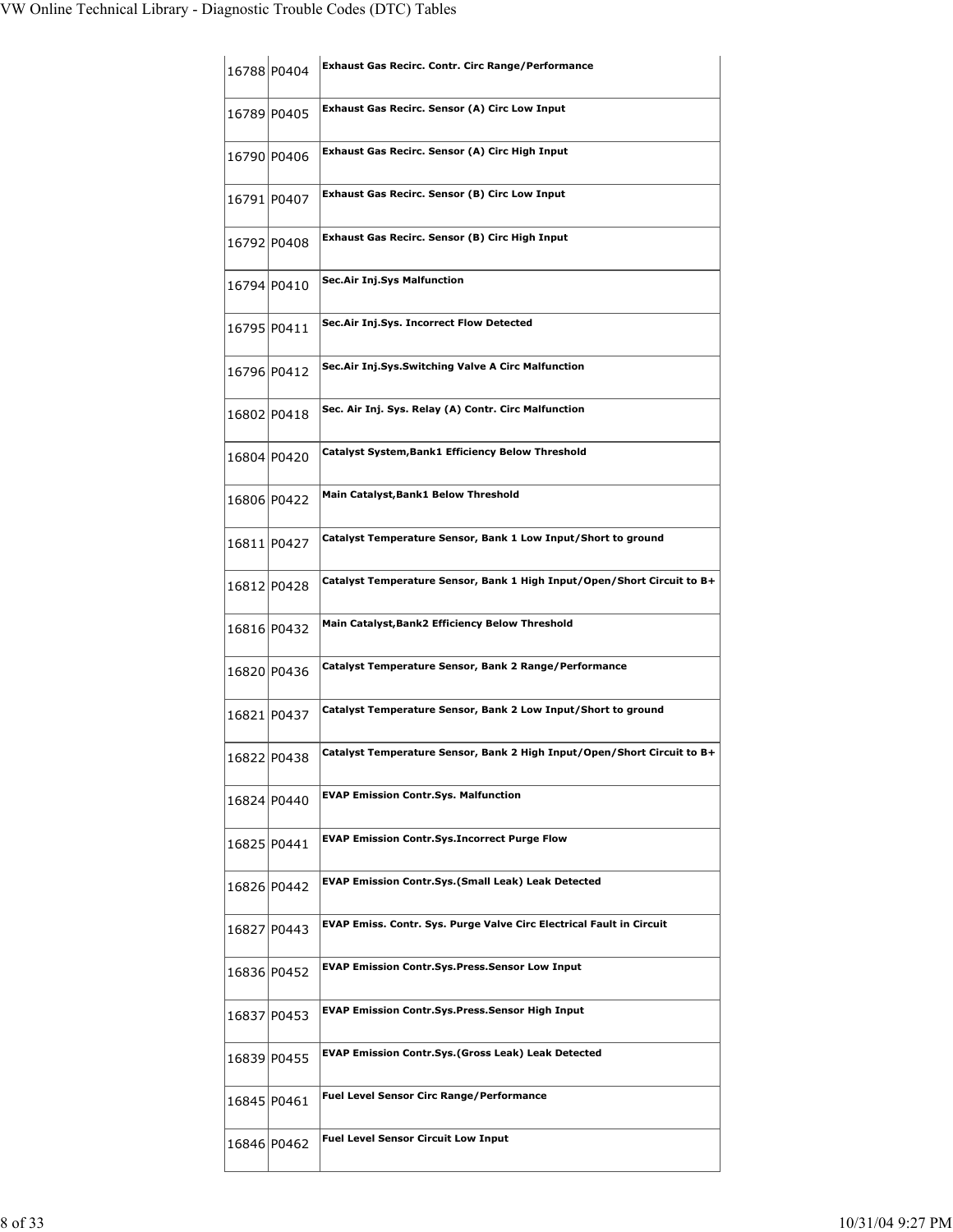|             | 16847 P0463 | Fuel Level Sensor Circuit High Input                           |
|-------------|-------------|----------------------------------------------------------------|
| 16885 P0501 |             | Vehicle Speed Sensor Range/Performance                         |
|             | 16887 P0503 | Vehicle Speed Sensor Intermittent/Erratic/High Input           |
| 16889 P0505 |             | <b>Idle Control System Malfunction</b>                         |
| 16890 P0506 |             | <b>Idle Control System RPM Lower than Expected</b>             |
|             | 16891 P0507 | <b>Idle Control System Higher than Expected</b>                |
| 16894 P0510 |             | <b>Closed Throttle Pos.Switch Malfunction</b>                  |
| 16915 P0531 |             | A/C Refrigerant Pressure Sensor Circuit Range/Performance      |
|             | 16916 P0532 | A/C Refrigerant Pressure Sensor Circuit Low Input              |
| 16917 P0533 |             | A/C Refrigerant Pressure Sensor Circuit High Input             |
| 16935 P0551 |             | Power Steering Pressure Sensor Circuit Range/Performance       |
| 16944 P0560 |             | <b>System Voltage Malfunction</b>                              |
|             | 16946 P0562 | <b>System Voltage Low Voltage</b>                              |
| 16947 P0563 |             | System Voltage High Voltage                                    |
| 16952 P0568 |             | Cruise Control Set Signal Incorrect Signal                     |
| 16955 P0571 |             | Cruise/Brake Switch (A) Circ Malfunction                       |
| 16984 P0600 |             | Serial Comm. Link (Data Bus) Message Missing                   |
| 16985 P0601 |             | <b>Internal Contr. Module Memory Check Sum Error</b>           |
| 16986 P0602 |             | <b>Control Module Programming Error/Malfunction</b>            |
| 16987 P0603 |             | <b>Internal Contr.Module (KAM) Error</b>                       |
|             | 16988 P0604 | <b>Internal Contr. Module Random Access Memory (RAM) Error</b> |
|             | 16989 P0605 | <b>Internal Contr. Module ROM Test Error</b>                   |
|             | 16990 P0606 | <b>ECM/PCM Processor</b>                                       |
| 17026 P0642 |             | <b>Knock Control Control Module Malfunction</b>                |
|             | 17029 P0645 | A/C Clutch Relay Control Circuit                               |
| 17034 P0650 |             | MIL Control Circuit Electrical Fault in Circuit                |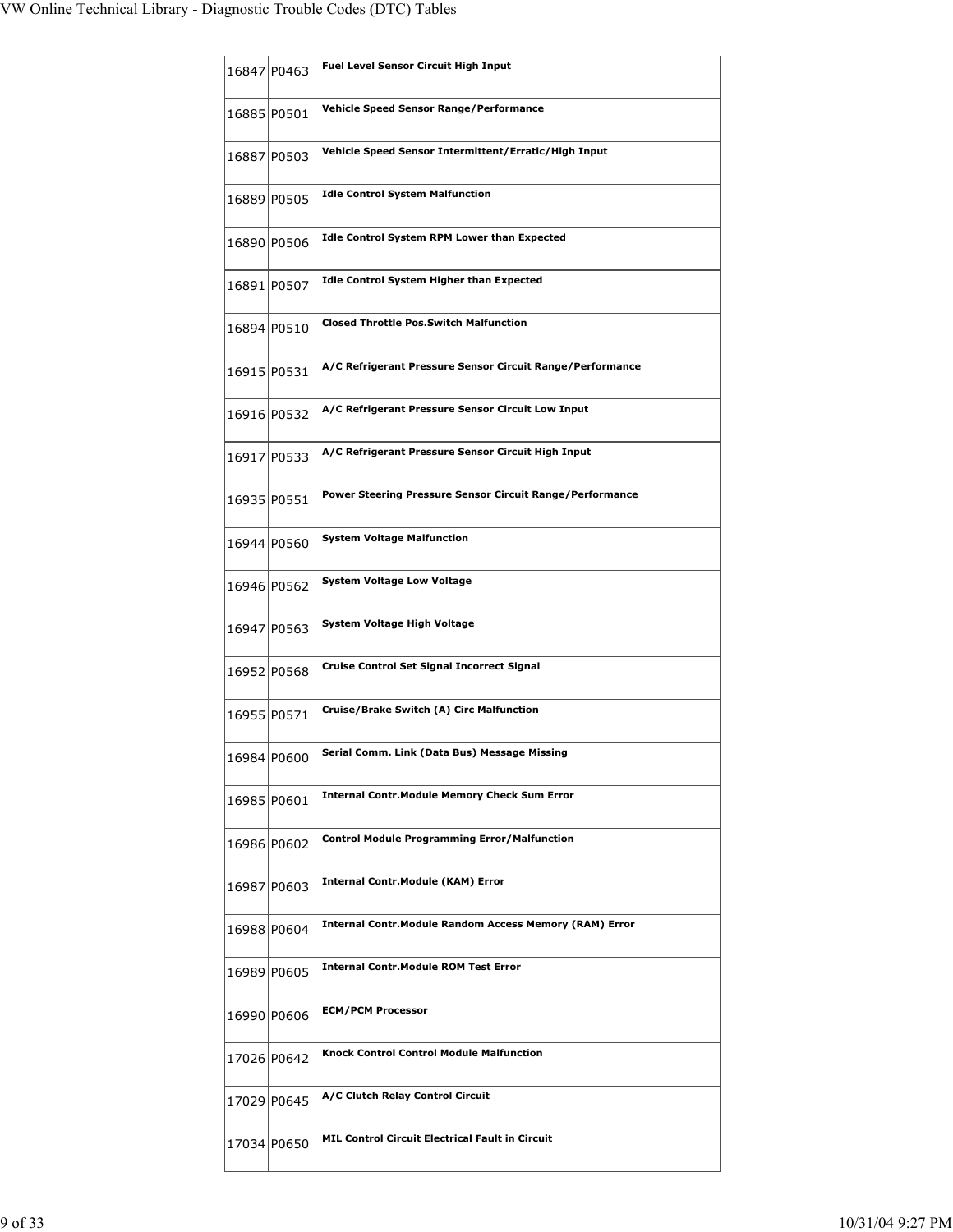|             | 17038 P0654 | <b>Engine RPM Output Circuit Electrical Fault in Circuit</b> |
|-------------|-------------|--------------------------------------------------------------|
| 17040 P0656 |             | <b>Fuel Level Output Circuit Electrical Fault in Circuit</b> |
|             | 17084 P0700 | <b>Transm.Contr.System Malfunction</b>                       |
|             | 17086 P0702 | Transm.Contr.System Electrical                               |
| 17087 P0703 |             | <b>Torque Converter/Brake Switch B Circ Malfunction</b>      |
|             | 17089 P0705 | Transm.Range Sensor Circ.(PRNDL Inp.) Malfunction            |
|             | 17090 P0706 | <b>Transm.Range Sensor Circ Range/Performance</b>            |
|             | 17091 P0707 | <b>Transm.Range Sensor Circ Low Input</b>                    |
|             | 17092 P0708 | <b>Transm.Range Sensor Circ High Input</b>                   |
| 17094 P0710 |             | <b>Transm.Fluid Temp.Sensor Circ. Malfunction</b>            |
| 17095 P0711 |             | Transm.Fluid Temp.Sensor Circ. Range/Performance             |
| 17096 P0712 |             | Transm.Fluid Temp.Sensor Circ. Low Input                     |
|             | 17097 P0713 | Transm.Fluid Temp.Sensor Circ. High Input                    |
|             | 17099 P0715 | <b>Input Turbine/Speed Sensor Circ. Malfunction</b>          |
| 17100 P0716 |             | <b>Input Turbine/Speed Sensor Circ. Range/Performance</b>    |
|             | 17101 P0717 | Input Turbine/Speed Sensor Circ. No Signal                   |
| 17105 P0721 |             | Output Speed Sensor Circ Range/Performance                   |
|             | 17106 P0722 | <b>Output Speed Sensor Circ No Signal</b>                    |
|             | 17109 P0725 | <b>Engine Speed Inp.Circ. Malfunction</b>                    |
| 17110 P0726 |             | <b>Engine Speed Inp.Circ. Range/Performance</b>              |
| 17111 P0727 |             | <b>Engine Speed Inp.Circ. No Signal</b>                      |
| 17114 P0730 |             | <b>Gear Incorrect Ratio</b>                                  |
| 17115 P0731 |             | <b>Gear 1 Incorrect Ratio</b>                                |
| 17116 P0732 |             | <b>Gear 2 Incorrect Ratio</b>                                |
| 17117 P0733 |             | <b>Gear 3 Incorrect Ratio</b>                                |
| 17118 P0734 |             | <b>Gear 4 Incorrect Ratio</b>                                |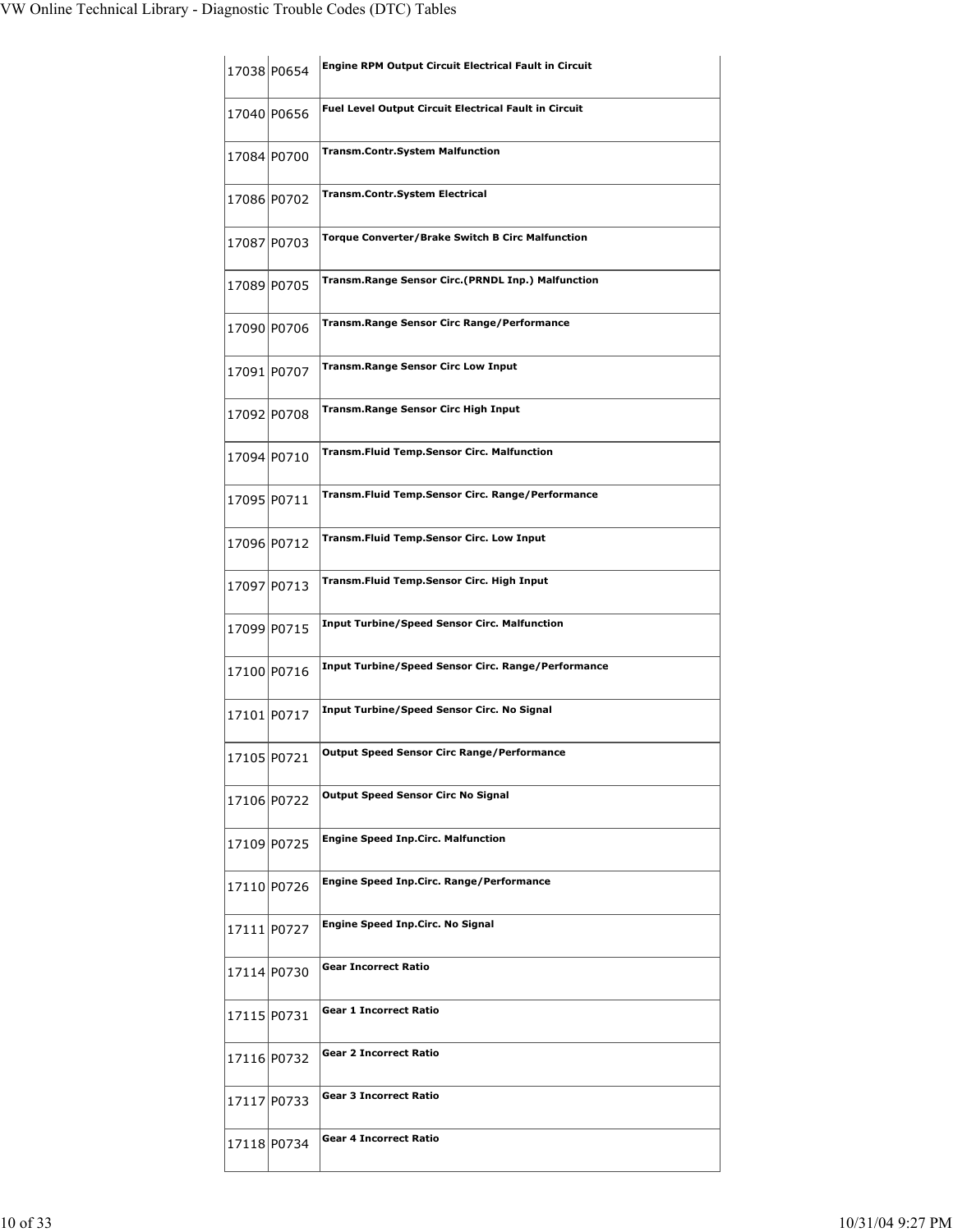|             | 17119 P0735 | <b>Gear 5 Incorrect Ratio</b>                           |
|-------------|-------------|---------------------------------------------------------|
|             | 17124 P0740 | <b>Torque Converter Clutch Circ Malfunction</b>         |
|             | 17125 P0741 | Torque Converter Clutch Circ Performance or Stuck Off   |
|             | 17132 P0748 | <b>Pressure Contr.Solenoid Electrical</b>               |
|             | 17134 P0750 | <b>Shift Solenoid A malfunction</b>                     |
|             | 17135 P0751 | <b>Shift Solenoid A Performance or Stuck Off</b>        |
|             | 17136 P0752 | <b>Shift Solenoid A Stuck On</b>                        |
|             | 17137 P0753 | <b>Shift Solenoid A Electrical</b>                      |
|             | 17140 P0756 | Shift Solenoid B Performance or Stuck Off               |
|             | 17141 P0757 | Shift Solenoid B Stuck On                               |
|             | 17142 P0758 | <b>Shift Solenoid B Electrical</b>                      |
|             | 17145 P0761 | <b>Shift Solenoid C Performance or Stuck Off</b>        |
|             | 17146 P0762 | Shift Solenoid C Stuck On                               |
|             | 17147 P0763 | <b>Shift Solenoid C Electrical</b>                      |
|             | 17152 P0768 | <b>Shift Solenoid D Electrical</b>                      |
|             | 17157 P0773 | <b>Shift Solenoid E Electrical</b>                      |
| 17174 P0790 |             | <b>Normal/Performance Switch Circ Malfunction</b>       |
|             | 17509 P1101 | 02 Sensor Circ., Bank1-Sensor1Voltage too Low/Air Leak  |
|             | 17510 P1102 | O2 Sensor Heating Circ., Bank1-Sensor1 Short to B+      |
|             | 17511 P1103 | 02 Sensor Heating Circ., Bank1-Sensor1 Output too Low   |
|             | 17512 P1104 | Bank1-Sensor2 Voltage too Low/Air Leak                  |
|             | 17513 P1105 | O2 Sensor Heating Circ., Bank1-Sensor2 Short to B+      |
|             | 17514 P1106 | 02 Sensor Circ., Bank2-Sensor1 Voltage too Low/Air Leak |
|             | 17515 P1107 | O2 Sensor Heating Circ., Bank2-Sensor1 Short to B+      |
|             | 17516 P1108 | 02 Sensor Heating Circ., Bank2-Sensor1 Output too Low   |
|             | 17517 P1109 | 02 Sensor Circ., Bank2-Sensor2 Voltage too Low/Air Leak |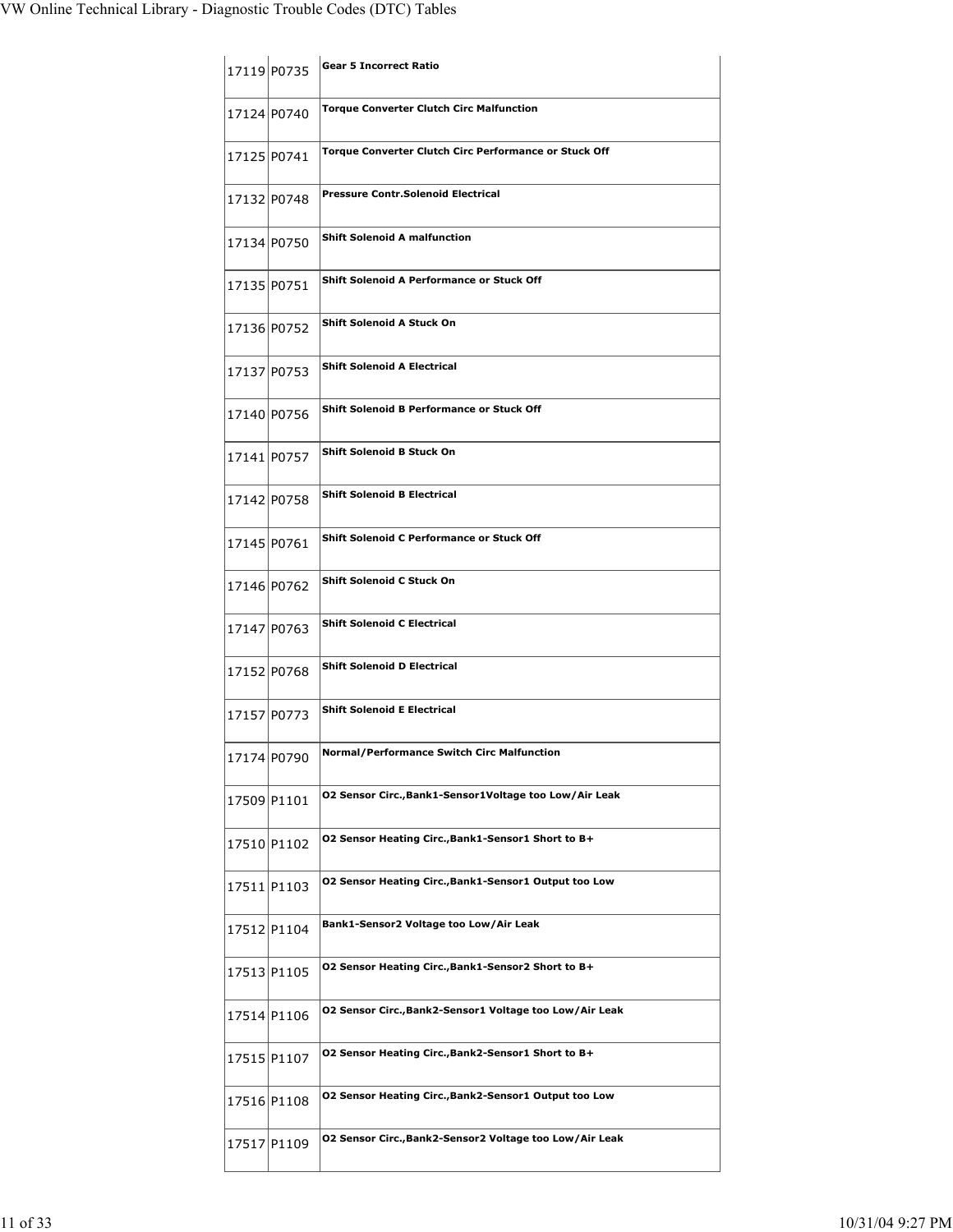| 17518 P1110 | O2 Sensor Heating Circ., Bank2-Sensor2 Short to B+                     |
|-------------|------------------------------------------------------------------------|
| 17519 P1111 | O2 Control (Bank 1) System too lean                                    |
| 17520 P1112 | 02 Control (Bank 1) System too rich                                    |
| 17521 P1113 | Bank1-Sensor1 Internal Resistance too High                             |
| 17522 P1114 | Bank1-Sensor2 Internal Resistant too High                              |
| 17523 P1115 | <b>02 Sensor Heater Circ., Bank1-Sensor1 Short to Ground</b>           |
| 17524 P1116 | 02 Sensor Heater Circ., Bank1-Sensor1 Open                             |
| 17525 P1117 | 02 Sensor Heater Circ., Bank1-Sensor2 Short to Ground                  |
| 17526 P1118 | 02 Sensor Heater Circ., Bank1-Sensor2 Open                             |
| 17527 P1119 | 02 Sensor Heater Circ., Bank2-Sensor1 Short to Ground                  |
| 17528 P1120 | 02 Sensor Heater Circ., Bank2-Sensor1 Open                             |
| 17529 P1121 | <b>02 Sensor Heater Circ., Bank2-Sensor2 Short to Ground</b>           |
| 17530 P1122 | 02 Sensor Heater Circ., Bank2-Sensor2 Open                             |
| 17531 P1123 | Long Term Fuel Trim Add.Air., Bank1 System too Rich                    |
| 17532 P1124 | Long Term Fuel Trim Add.Air., Bank1 System too Lean                    |
| 17533 P1125 | Long Term Fuel Trim Add.Air., Bank2 System too Rich                    |
| 17534 P1126 | Long Term Fuel Trim Add.Air.,Bank2 System too Lean                     |
| 17535 P1127 | Long Term Fuel Trim mult., Bank1 System too Rich                       |
| 17536 P1128 | Long Term Fuel Trim mult., Bank1 System too Lean                       |
| 17537 P1129 | Long Term Fuel Trim mult., Bank2 System too Rich                       |
| 17538 P1130 | Long Term Fuel Trim mult., Bank2 System too Lean                       |
| 17539 P1131 | Bank2-Sensor1 Internal Rsistance too High                              |
| 17540 P1132 | O2 Sensor Heating Circ., Bank1+2-Sensor1 Short to B+                   |
| 17541 P1133 | <b>02 Sensor Heating Circ., Bank1+2-Sensor1 Electrical Malfunction</b> |
| 17542 P1134 | O2 Sensor Heating Circ., Bank1+2-Sensor2 Short to B+                   |
| 17543 P1135 | O2 Sensor Heating Circ., Bank1+2-Sensor2 Electrical Malfunction        |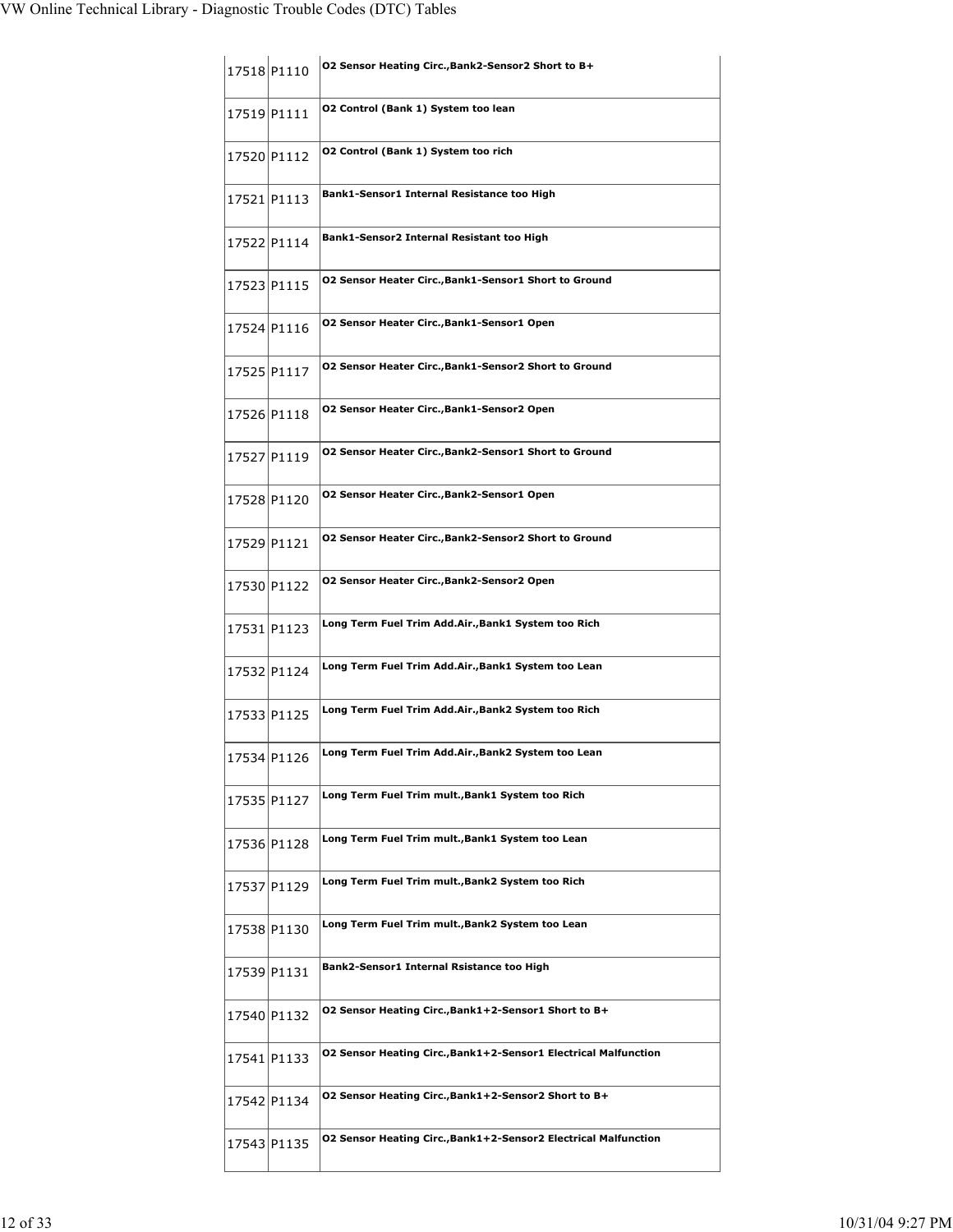|             | 17544 P1136 | Long Term Fuel Trim Add.Fuel, Bank1 System too Lean                |
|-------------|-------------|--------------------------------------------------------------------|
|             | 17545 P1137 | Long Term Fuel Trim Add.Fuel,Bank1 System too Rich                 |
|             | 17546 P1138 | Long Term Fuel Trim Add.Fuel,Bank2 System too Lean                 |
|             | 17547 P1139 | Long Term Fuel Trim Add.Fuel,Bank2 System too Rich                 |
|             | 17548 P1140 | Bank2-Sensor2 Internal Resistance too High                         |
|             | 17549 P1141 | <b>Load Calculation Cross Check Range/Performance</b>              |
|             | 17550 P1142 | <b>Load Calculation Cross Check Lower Limit Exceeded</b>           |
|             | 17551 P1143 | <b>Load Calculation Cross Check Upper Limit Exceeded</b>           |
|             | 17552 P1144 | Mass or Volume Air Flow Circ Open/Short to Ground                  |
|             | 17553 P1145 | Mass or Volume Air Flow Circ Short to B+                           |
|             | 17554 P1146 | Mass or Volume Air Flow Circ Supply Malfunction                    |
|             | 17555 P1147 | 02 Control (Bank 2) System too lean                                |
|             | 17556 P1148 | O2 Control (Bank 2) System too rich                                |
|             | 17557 P1149 | O2 Control (Bank 1) Out of range                                   |
|             | 17558 P1150 | 02 Control (Bank 2) Out of range                                   |
|             | 17559 P1151 | Bank1, Long Term Fuel Trim, Range 1 Leanness Lower Limit Exceeded  |
|             | 17560 P1152 | Bank1, Long Term Fuel Trim, Range 2 Leanness Lower Limit Exceeded  |
|             | 17562 P1154 | <b>Manifold Switch Over Malfunction</b>                            |
|             | 17563 P1155 | Manifold Abs. Pressure Sensor Circ. Short to B+                    |
|             | 17564 P1156 | Manifold Abs. Pressure Sensor Circ. Open/Short to Ground           |
|             | 17565 P1157 | <b>Manifold Abs.Pressure Sensor Circ. Power Supply Malfunction</b> |
|             | 17566 P1158 | <b>Manifold Abs.Pressure Sensor Circ. Range/Performance</b>        |
|             | 17568 P1160 | Manifold Temp.Sensor Circ. Short to Ground                         |
| 17569 P1161 |             | Manifold Temp.Sensor Circ. Open/Short to B+                        |
|             | 17570 P1162 | <b>Fuel Temp.Sensor Circ. Short to Ground</b>                      |
|             | 17571 P1163 | Fuel Temp.Sensor Circ. Open/Short to B+                            |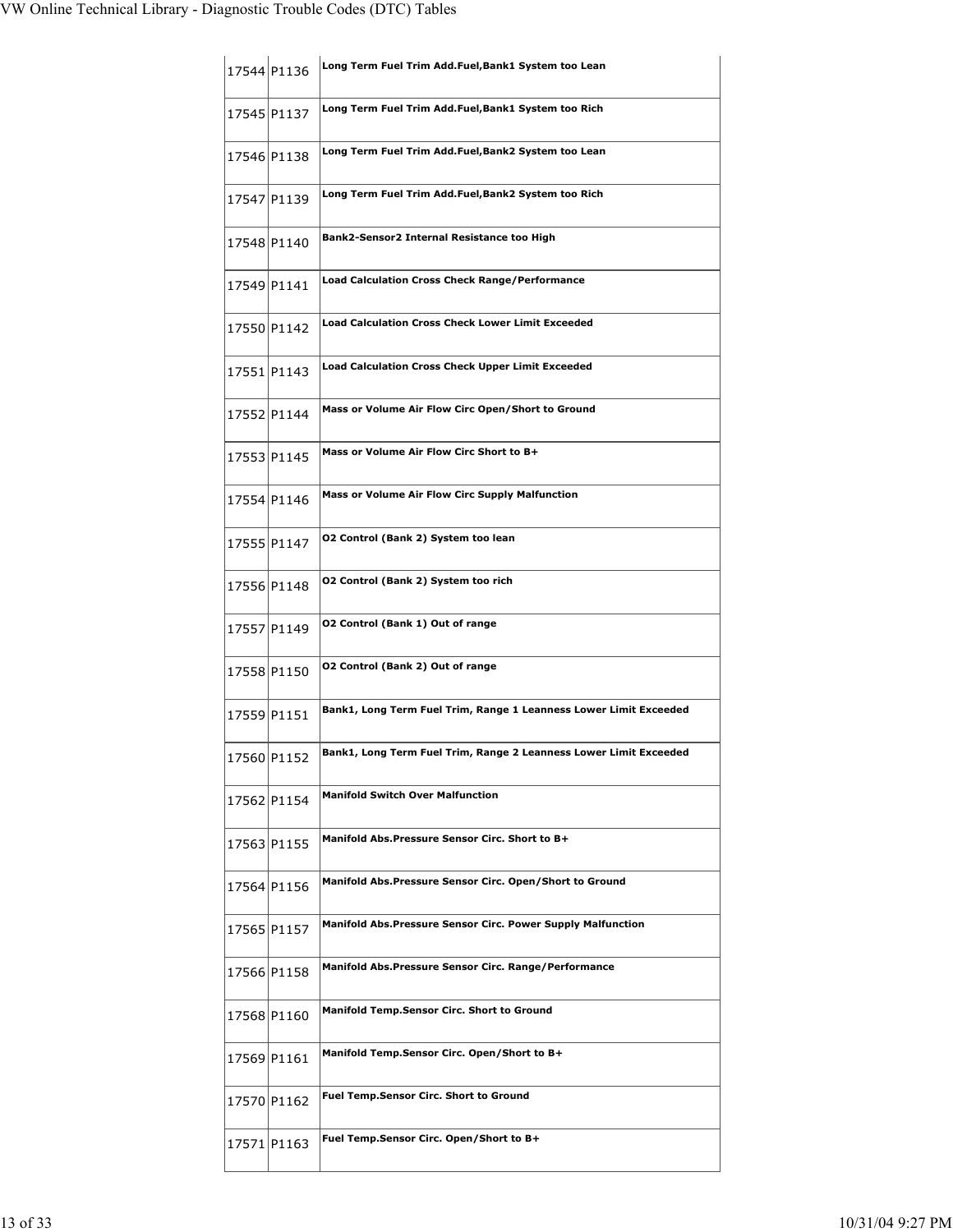|             | 17572 P1164 | Fuel Temperature Sensor Range/Performance/Incorrect Signal          |
|-------------|-------------|---------------------------------------------------------------------|
| 17573 P1165 |             | Bank1, Long Term Fuel Trim, Range 1 Rich Limit Exceeded             |
|             | 17574 P1166 | Bank1, Long Term Fuel Trim, Range 2 Rich Limit Exceeded             |
| 17579 P1171 |             | Throttle Actuation Potentiometer Sign.2 Range/Performance           |
| 17580 P1172 |             | Throttle Actuation Potentiometer Sign.2 Signal too Low              |
|             | 17581 P1173 | Throttle Actuation Potentiometer Sign.2 Signal too High             |
|             | 17582 P1174 | <b>Fuel Trim, Bank 1 Different injection times</b>                  |
|             | 17584 P1176 | <b>02 Correction Behind Catalyst, B1 Limit Attained</b>             |
|             | 17585 P1177 | <b>02 Correction Behind Catalyst, B2 Limit Attained</b>             |
|             | 17586 P1178 | Linear 02 Sensor / Pump Current Open Circuit                        |
|             | 17587 P1179 | Linear 02 Sensor / Pump Current Short to ground                     |
| 17588 P1180 |             | Linear 02 Sensor / Pump Current Short to B+                         |
| 17589 P1181 |             | Linear 02 Sensor / Reference Voltage Open Circuit                   |
| 17590 P1182 |             | Linear 02 Sensor / Reference Voltage Short to ground                |
|             | 17591 P1183 | Linear 02 Sensor / Reference Voltage Short to B+                    |
|             | 17592 P1184 | Linear 02 Sensor / Common Ground Wire Open Circuit                  |
| 17593 P1185 |             | Linear 02 Sensor / Common Ground Wire Short to ground               |
|             | 17594 P1186 | Linear 02 Sensor / Common Ground Wire Short to B+                   |
|             | 17595 P1187 | Linear 02 Sensor / Compens. Resistor Open Circuit                   |
|             | 17596 P1188 | Linear 02 Sensor / Compens. Resistor Short to ground                |
|             | 17597 P1189 | Linear 02 Sensor / Compens. Resistor Short to B+                    |
|             | 17598 P1190 | Linear 02 Sensor / Reference Voltage Incorrect Signal               |
|             | 17604 P1196 | <b>02 Sensor Heater Circ., Bank1-Sensor1 Electrical Malfunction</b> |
|             | 17605 P1197 | <b>02 Sensor Heater Circ., Bank2-Sensor1 Electrical Malfunction</b> |
|             | 17606 P1198 | <b>02 Sensor Heater Circ., Bank1-Sensor2 Electrical Malfunction</b> |
|             | 17607 P1199 | <b>02 Sensor Heater Circ., Bank2-Sensor2 Electrical Malfunction</b> |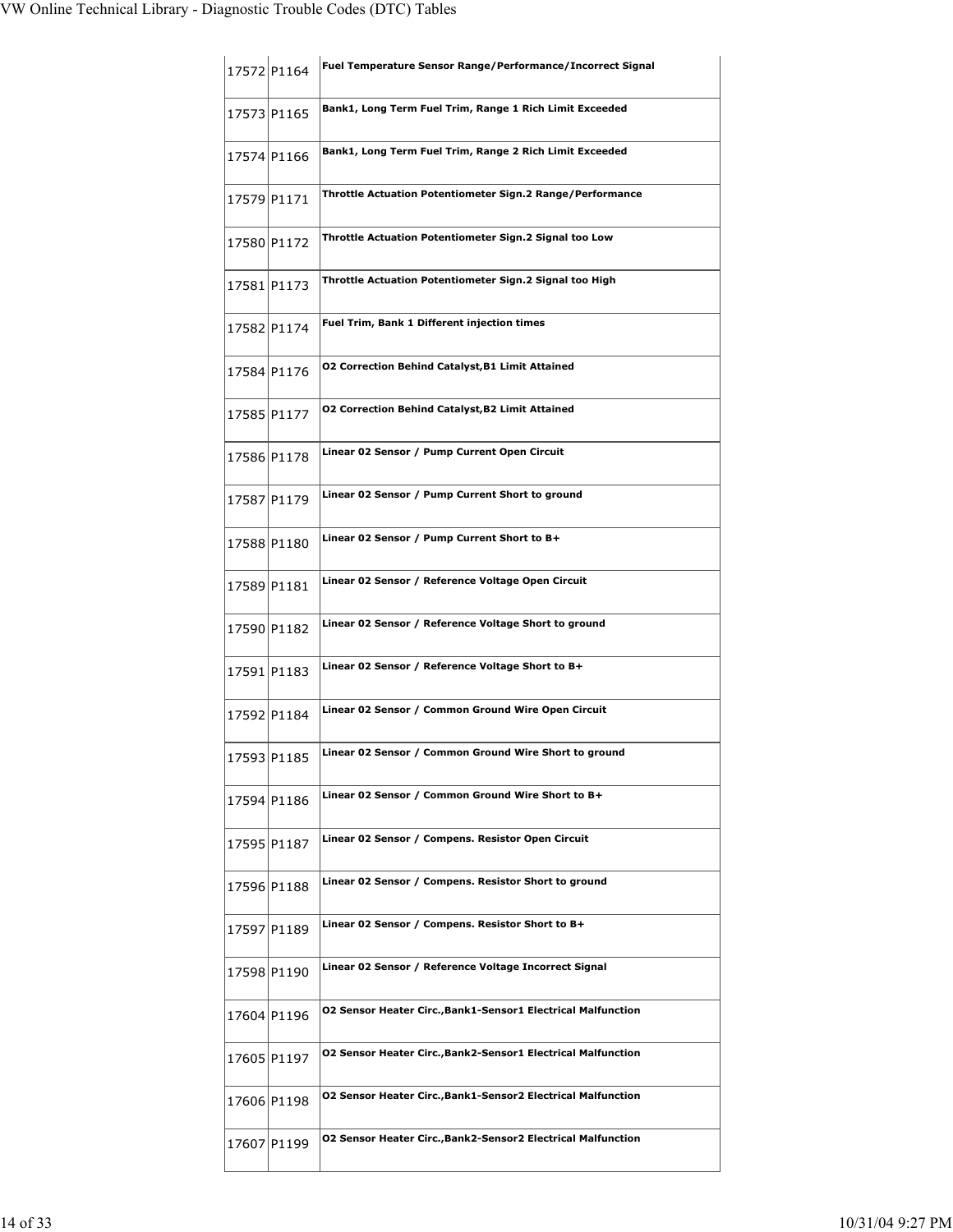|             | 17609 P1201 | Cyl.1-Fuel Inj.Circ. Electrical Malfunction                 |
|-------------|-------------|-------------------------------------------------------------|
|             | 17610 P1202 | Cyl.2-Fuel Inj.Circ. Electrical Malfunction                 |
|             | 17611 P1203 | Cyl.3-Fuel Inj.Circ. Electrical Malfunction                 |
|             | 17612 P1204 | Cyl.4-Fuel Inj.Circ. Electrical Malfunction                 |
|             | 17613 P1205 | Cyl.5-Fuel Inj.Circ. Electrical Malfunction                 |
|             | 17614 P1206 | Cyl.6-Fuel Inj.Circ. Electrical Malfunction                 |
|             | 17615 P1207 | Cyl.7-Fuel Inj.Circ. Electrical Malfunction                 |
|             | 17616 P1208 | Cyl.8-Fuel Inj.Circ. Electrical Malfunction                 |
| 17617 P1209 |             | Intake valves for cylinder shut-off Short circuit to ground |
| 17618 P1210 |             | Intake valves for cylinder shut-off Short to B+             |
| 17619 P1211 |             | Intake valves for cylinder shut-off Open circuit            |
| 17621 P1213 |             | Cyl.1-Fuel Inj.Circ. Short to B+                            |
|             | 17622 P1214 | Cyl.2-Fuel Inj.Circ. Short to B+                            |
|             | 17623 P1215 | Cyl.3-Fuel Inj.Circ. Short to B+                            |
|             | 17624 P1216 | Cyl.4-Fuel Inj.Circ. Short to B+                            |
|             | 17625 P1217 | Cyl.5-Fuel Inj.Circ. Short to B+                            |
|             | 17626 P1218 | Cyl.6-Fuel Inj.Circ. Short to B+                            |
|             | 17627 P1219 | Cyl.7-Fuel Inj.Circ. Short to B+                            |
|             | 17628 P1220 | Cyl.8-Fuel Inj.Circ. Short to B+                            |
| 17629 P1221 |             | Cylinder shut-off exhaust valves Short circuit to ground    |
|             | 17630 P1222 | Cylinder shut-off exhaust valves Short to B+                |
|             | 17631 P1223 | Cylinder shut-off exhaust valves Open circuit               |
|             | 17633 P1225 | Cyl.1-Fuel Inj.Circ. Short to Ground                        |
|             | 17634 P1226 | Cyl.2-Fuel Inj.Circ. Short to Ground                        |
|             | 17635 P1227 | Cyl.3-Fuel Inj.Circ. Short to Ground                        |
|             | 17636 P1228 | Cyl.4-Fuel Inj.Circ. Short to Ground                        |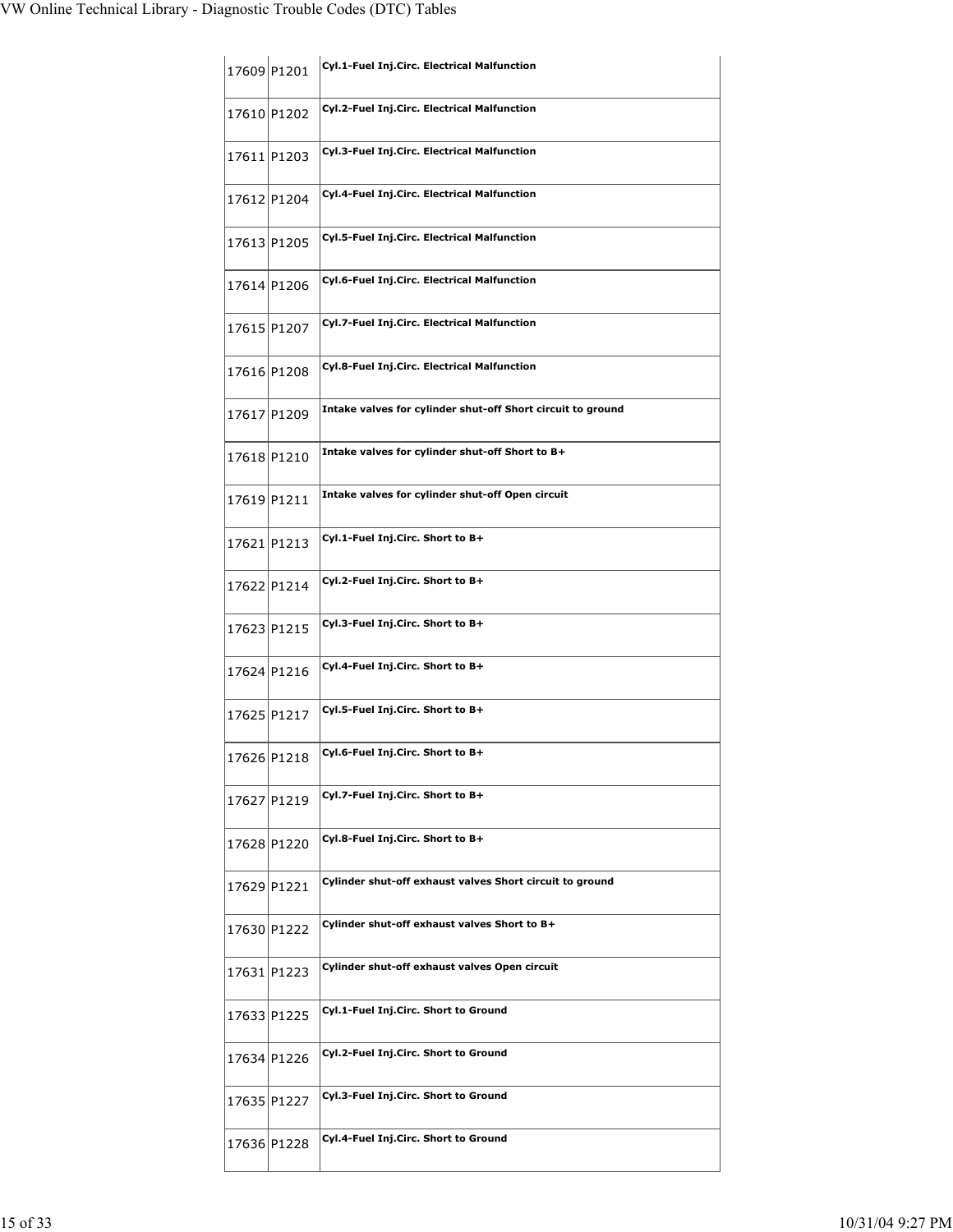| 17637 P1229 | Cyl.5-Fuel Inj.Circ. Short to Ground                  |
|-------------|-------------------------------------------------------|
| 17638 P1230 | Cyl.6-Fuel Inj.Circ. Short to Ground                  |
| 17639 P1231 | Cyl.7-Fuel Inj.Circ. Short to Ground                  |
| 17640 P1232 | Cyl.8-Fuel Inj.Circ. Short to Ground                  |
| 17645 P1237 | Cyl.1-Fuel Inj.Circ. Open Circ.                       |
| 17646 P1238 | Cyl.2-Fuel Inj.Circ. Open Circ.                       |
| 17647 P1239 | Cyl.3-Fuel Inj.Circ. Open Circ.                       |
| 17648 P1240 | Cyl.4-Fuel Inj.Circ. Open Circ.                       |
| 17649 P1241 | Cyl.5-Fuel Inj.Circ. Open Circ.                       |
| 17650 P1242 | Cyl.6-Fuel Inj.Circ. Open Circ.                       |
| 17651 P1243 | Cyl.7-Fuel Inj.Circ. Open Circ.                       |
| 17652 P1244 | Cyl.8-Fuel Inj.Circ. Open Circ.                       |
| 17653 P1245 | Needle Lift Sensor Circ. Short to Ground              |
| 17654 P1246 | <b>Needle Lift Sensor Circ. Range/Performance</b>     |
|             |                                                       |
| 17655 P1247 | Needle Lift Sensor Circ. Open/Short to B+             |
| 17656 P1248 | <b>Injection Start Control Deviation</b>              |
| 17657 P1249 | Fuel consumption signal Electrical Fault in Circuit   |
| 17658 P1250 | <b>Fuel Level Too Low</b>                             |
| 17659 P1251 | Start of Injection Solenoid Circ Short to B+          |
| 17660 P1252 | Start of Injection Solenoid Circ Open/Short to Ground |
| 17661 P1253 | Fuel consumption signal Short to ground               |
| 17662 P1254 | Fuel consumption signal Short to B+                   |
| 17663 P1255 | <b>Engine Coolant Temp.Circ Short to Ground</b>       |
| 17664 P1256 | Engine Coolant Temp. Circ Open/Short to B+            |
| 17665 P1257 | <b>Engine Coolant System Valve Open</b>               |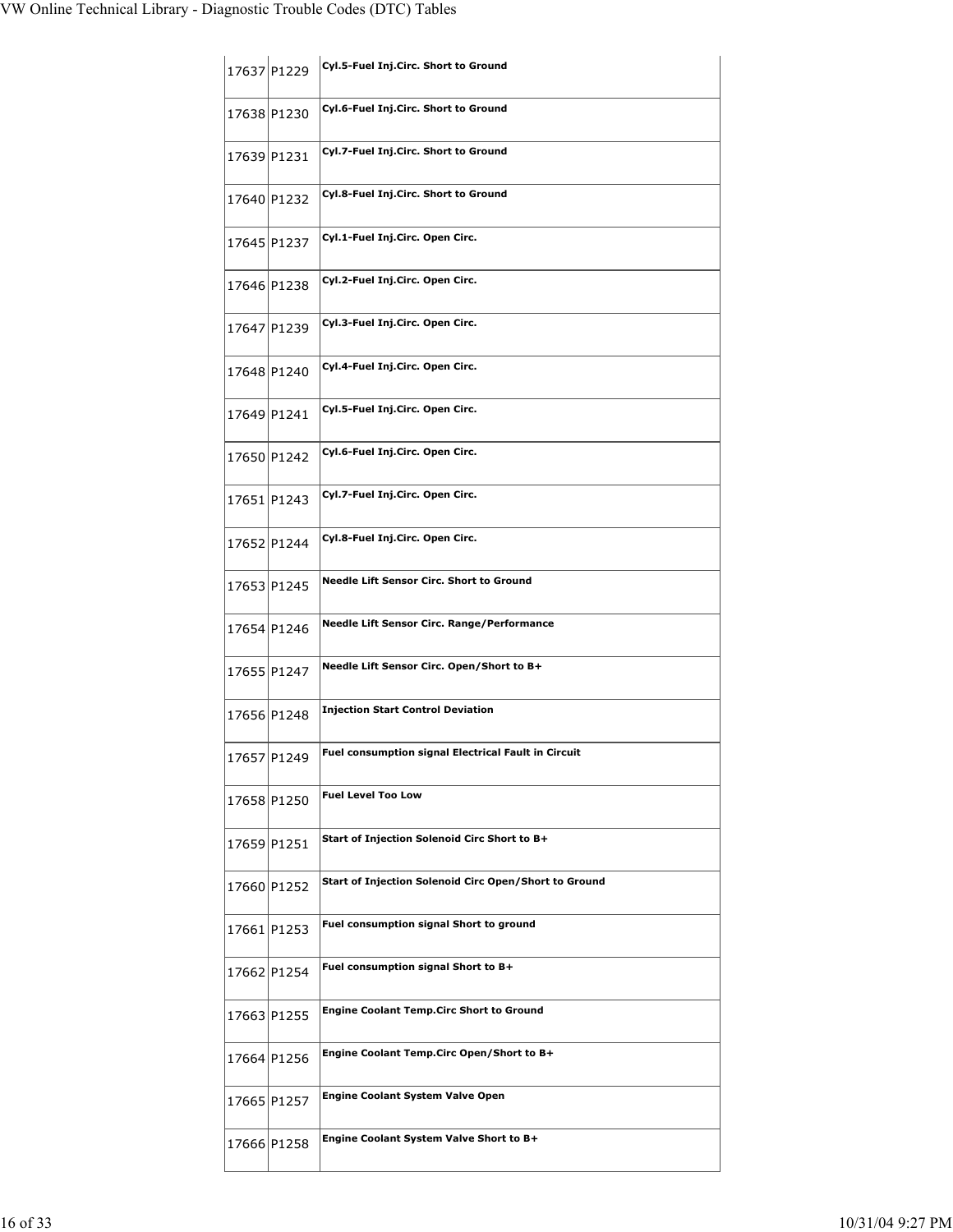|             | 17667 P1259 | <b>Engine Coolant System Valve Short to Ground</b>     |
|-------------|-------------|--------------------------------------------------------|
| 17688 P1280 |             | Fuel Inj.Air Contr.Valve Circ. Flow too Low            |
| 17691 P1283 |             | Fuel Inj.Air Contr.Valve Circ. Electrical Malfunction  |
|             | 17692 P1284 | Fuel Inj.Air Contr.Valve Circ. Open                    |
| 17693 P1285 |             | Fuel Inj.Air Contr.Valve Circ. Short to Ground         |
| 17694 P1286 |             | Fuel Inj.Air Contr.Valve Circ. Short to B+             |
| 17695 P1287 |             | Turbocharger bypass valve open                         |
| 17696 P1288 |             | Turbocharger bypass valve short to B+                  |
| 17697 P1289 |             | Turbocharger bypass valve short to ground              |
| 17704 P1296 |             | Cooling system malfunction                             |
| 17705 P1297 |             | Connection turbocharger - throttle valve pressure hose |
| 17708 P1300 |             | Misfire detected Reason: Fuel level too low            |
| 17721 P1319 |             | Knock Sensor 1 Circ. Short to Ground                   |
| 17728 P1320 |             | Knock Sensor 2 Circ. Short to Ground                   |
| 17729 P1321 |             | Knock Sensor 3 Circ. Low Input                         |
|             | 17730 P1322 | Knock Sensor 3 Circ. High Input                        |
| 17731 P1323 |             | Knock Sensor 4 Circ. Low Input                         |
|             | 17732 P1324 | Knock Sensor 4 Circ. High Input                        |
|             | 17733 P1325 | Cyl.1-Knock Contr. Limit Attained                      |
|             | 17734 P1326 | Cyl.2-Knock Contr. Limit Attained                      |
|             | 17735 P1327 | Cyl.3-Knock Contr. Limit Attained                      |
|             | 17736 P1328 | Cyl.4-Knock Contr. Limit Attained                      |
|             | 17737 P1329 | Cyl.5-Knock Contr. Limit Attained                      |
| 17738 P1330 |             | Cyl.6-Knock Contr. Limit Attained                      |
| 17739 P1331 |             | Cyl.7-Knock Contr. Limit Attained                      |
|             | 17740 P1332 | Cyl.8-Knock Contr. Limit Attained                      |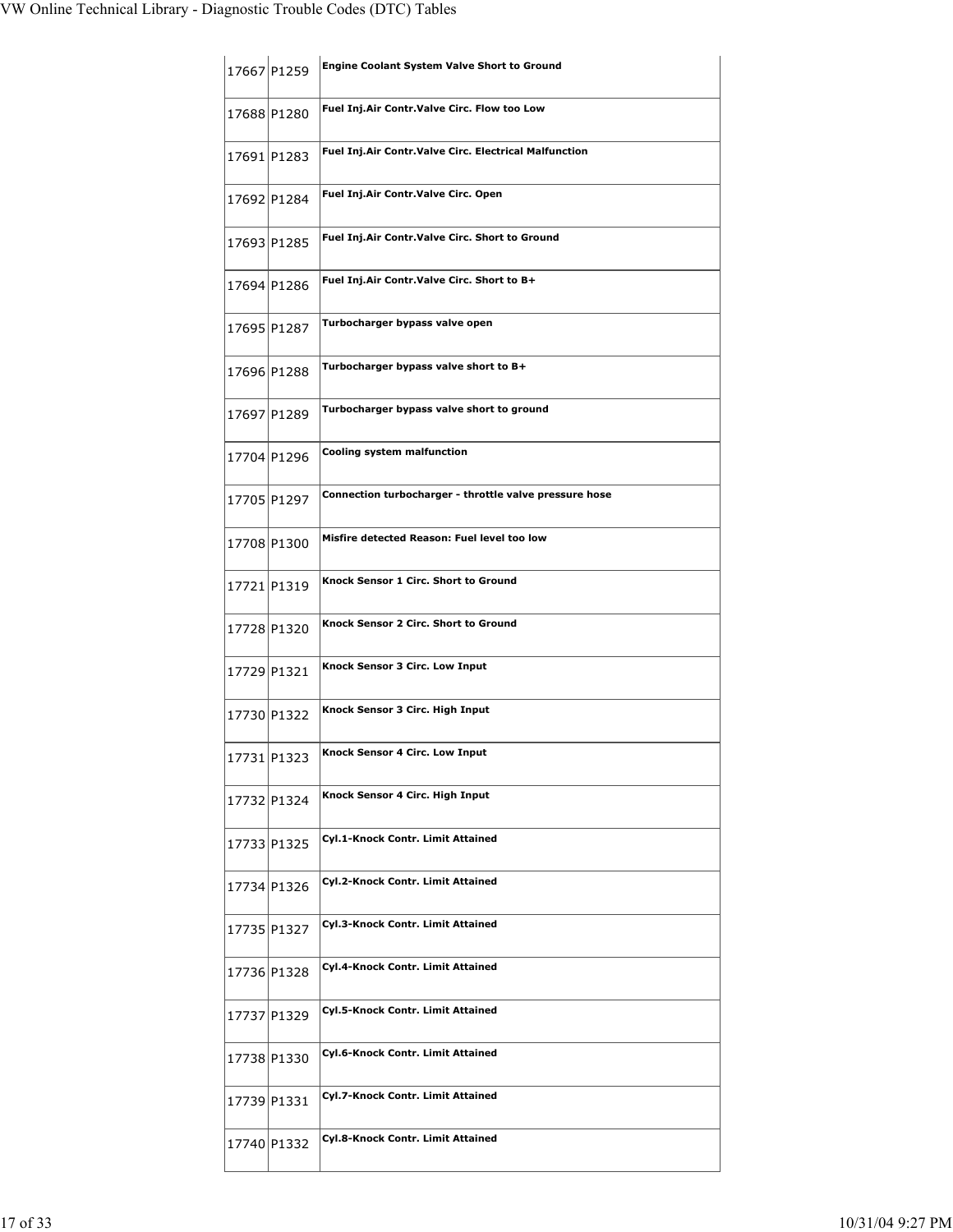|             | 17743 P1335 | <b>Engine Torque Monitoring 2 Control Limint Exceeded</b>   |
|-------------|-------------|-------------------------------------------------------------|
|             | 17744 P1336 | <b>Engine Torque Monitoring Adaptation at limit</b>         |
|             | 17745 P1337 | Camshaft Pos.Sensor,Bank1 Short to Ground                   |
|             | 17746 P1338 | Camshaft Pos.Sensor,Bank1 Open Circ./Short to B+            |
|             | 17747 P1339 | <b>Crankshaft Pos./Engine Speed Sensor Cross Connected</b>  |
|             | 17748 P1340 | Crankshaft-/Camshaft Pos.Sens.Signals Out of Sequence       |
|             | 17749 P1341 | <b>Ignition Coil Power Output Stage 1 Short to Ground</b>   |
|             | 17750 P1342 | Ignition Coil Power Output Stage 1 Short to B+              |
|             | 17751 P1343 | <b>Ignition Coil Power Output Stage 2 Short to Ground</b>   |
|             | 17752 P1344 | Ignition Coil Power Output Stage 2 Short to B+              |
|             | 17753 P1345 | <b>Ignition Coil Power Output Stage 3 Short to Ground</b>   |
|             | 17754 P1346 | Ignition Coil Power Output Stage 3 Short to B+              |
|             | 17755 P1347 | Bank2, Crankshaft-/Camshaft os. Sens. Sign. Out of Sequence |
|             | 17756 P1348 | Ignition Coil Power Output Stage 1 Open Circuit             |
|             | 17757 P1349 | Ignition Coil Power Output Stage 2 Open Circuit             |
|             | 17758 P1350 | Ignition Coil Power Output Stage 3 Open Circuit             |
| 17762 P1354 |             | <b>Modulation Piston Displ.Sensor Circ. Malfunction</b>     |
|             | 17763 P1355 | Cyl. 1, ignition circuit Open Circuit                       |
|             | 17764 P1356 | Cyl. 1, ignition circuit Short to B+                        |
| 17765 P1357 |             | Cyl. 1, ignition circuit Short to ground                    |
|             | 17766 P1358 | Cyl. 2, ignition circuit Open Circuit                       |
|             | 17767 P1359 | Cyl. 2, ignition circuit Short Circuit to B+                |
| 17768 P1360 |             | Cyl. 2, ignition circuit Short Circuit to Ground            |
| 17769 P1361 |             | Cyl. 3, ignition circuit Open Circuit                       |
| 17770 P1362 |             | Cyl. 3, ignition circuit Short Circuit to B+                |
|             | 17771 P1363 | Cyl. 3, ignition circuit Short Circuit to ground            |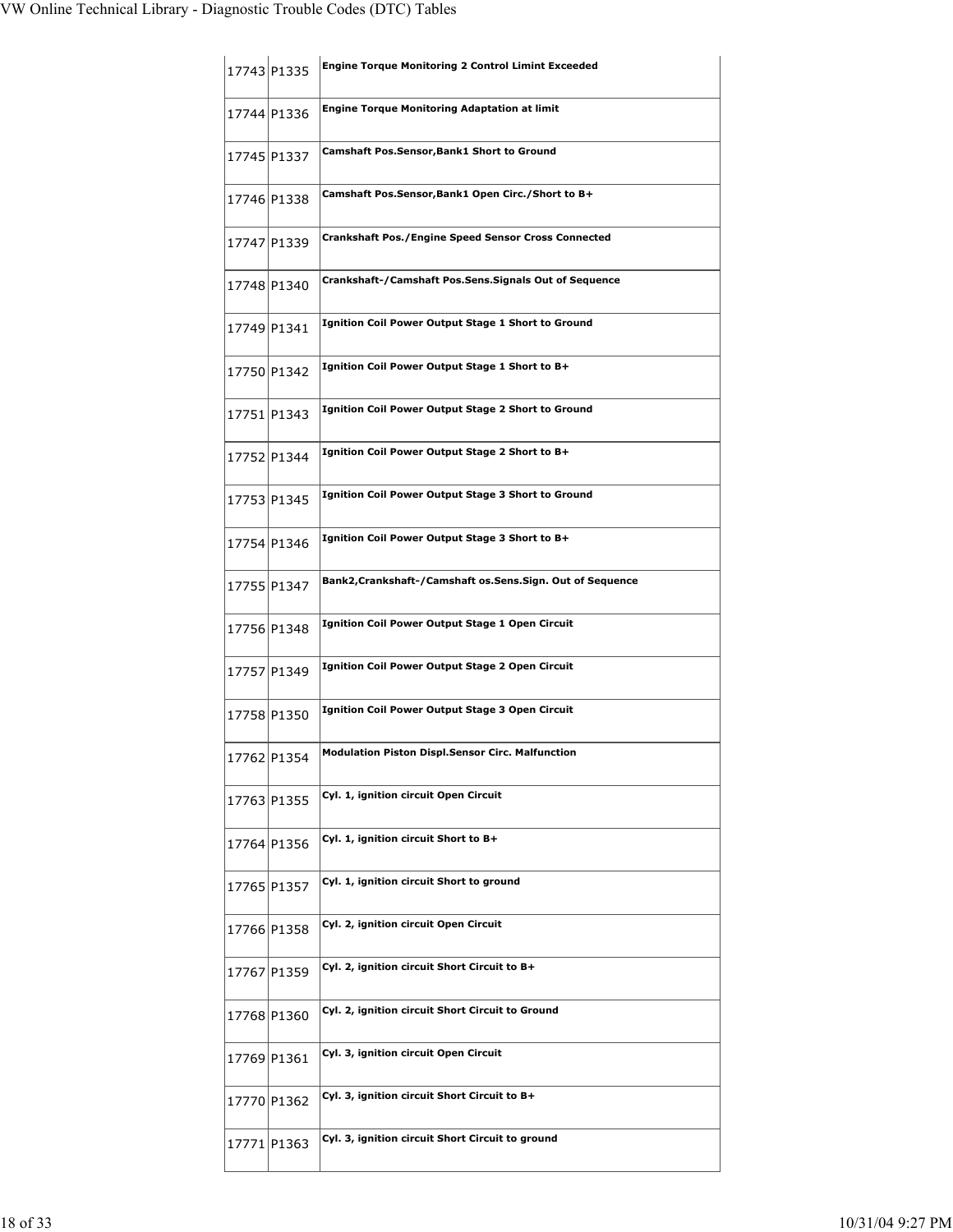| 17772 P1364 | Cyl. 4 ignition circuit Open Circuit                             |
|-------------|------------------------------------------------------------------|
| 17773 P1365 | Cyl. 4 ignition circuit Short circuit to B+                      |
| 17774 P1366 | Cyl. 4 ignition circuit Short circuit to ground                  |
| 17775 P1367 | Cyl. 5, ignition circuit Open Circuit                            |
| 17776 P1368 | Cyl. 5, ignition circuit Short Circuit to B+                     |
| 17777 P1369 | Cyl. 5, ignition circuit short to ground                         |
| 17778 P1370 | Cyl. 6, ignition circuit Open Circuit                            |
| 17779 P1371 | Cyl. 6, ignition circuit Short Circuit to B+                     |
| 17780 P1372 | Cyl. 6, ignition circuit short to ground                         |
| 17781 P1373 | Cyl. 7, ignition circuit Open Circuit                            |
| 17782 P1374 | Cyl. 7, ignition circuit Short Circuit to B+                     |
| 17783 P1375 | Cyl. 7, ignition circuit short to ground                         |
| 17784 P1376 | Cyl. 8, ignition circuit Open Circuit                            |
| 17785 P1377 | Cyl. 8, ignition circuit Short Circuit to B+                     |
| 17786 P1378 | Cyl. 8, ignition circuit short to ground                         |
| 17794 P1386 | <b>Internal Control Module Knock Control Circ.Error</b>          |
| 17795 P1387 | Internal Contr. Module altitude sensor error                     |
| 17796 P1388 | Internal Contr. Module drive by wire error                       |
| 17799 P1391 | <b>Camshaft Pos.Sensor,Bank2 Short to Ground</b>                 |
| 17800 P1392 | Camshaft Pos.Sensor,Bank2 Open Circ./Short to B+                 |
| 17801 P1393 | <b>Ignition Coil Power Output Stage 1 Electrical Malfunction</b> |
| 17802 P1394 | <b>Ignition Coil Power Output Stage 2 Electrical Malfunction</b> |
| 17803 P1395 | <b>Ignition Coil Power Output Stage 3 Electrical Malfunction</b> |
| 17804 P1396 | <b>Engine Speed Sensor Missing Tooth</b>                         |
| 17805 P1397 | Engine speed wheel Adaptation limit reached                      |
| 17806 P1398 | Engine RPM signal, TD Short to ground                            |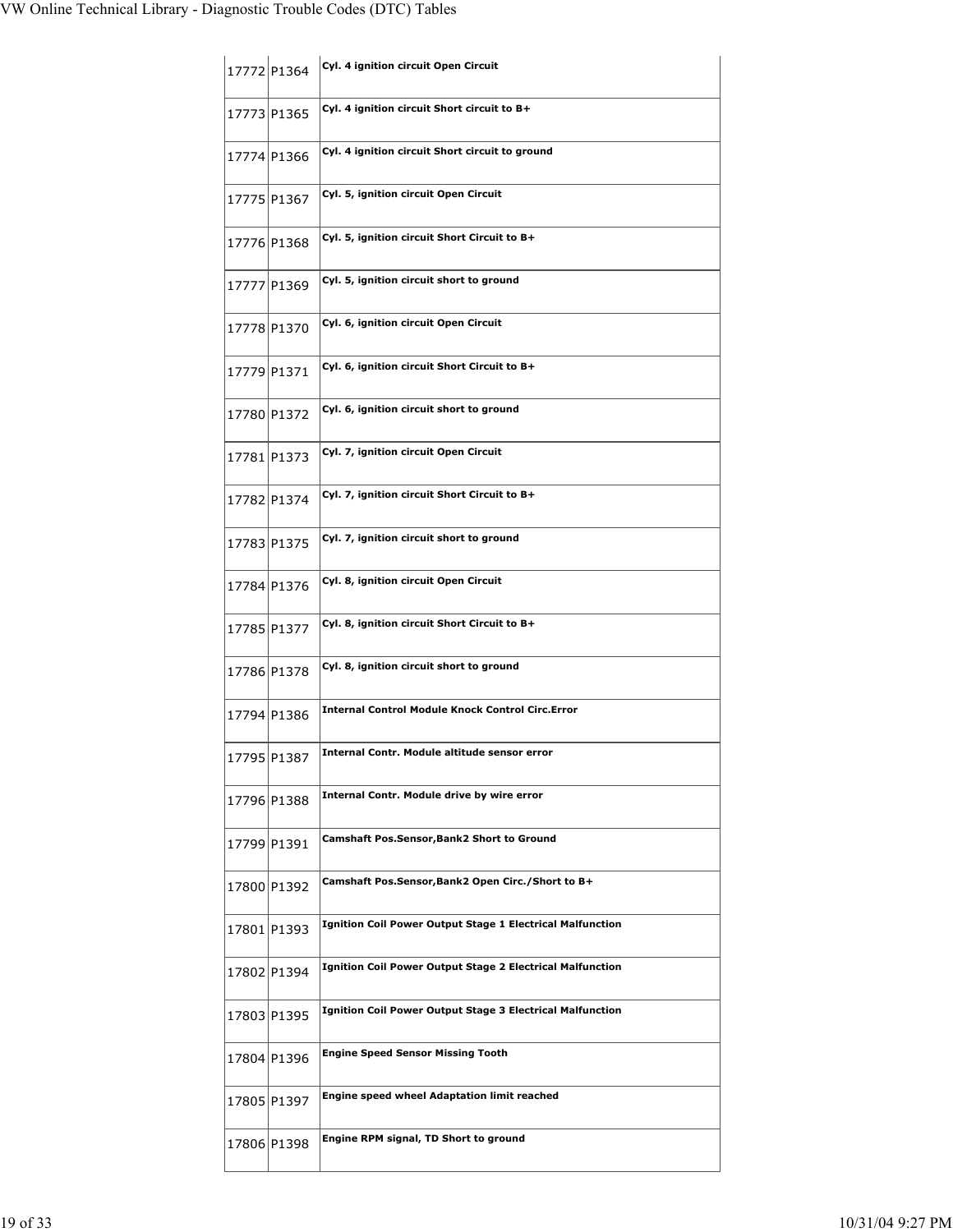|             | 17807 P1399 | Engine RPM signal, TD Short Circuit to B+                  |
|-------------|-------------|------------------------------------------------------------|
| 17808 P1400 |             | <b>EGR Valve Circ Electrical Malfunction</b>               |
|             | 17809 P1401 | <b>EGR Valve Circ Short to Ground</b>                      |
|             | 17810 P1402 | <b>EGR Valve Circ Short to B+</b>                          |
| 17811 P1403 |             | <b>EGR Flow Deviation</b>                                  |
|             | 17812 P1404 | <b>EGR Flow Basic Setting not carried out</b>              |
|             | 17814 P1406 | <b>EGR Temp.Sensor Range/Performance</b>                   |
|             | 17815 P1407 | <b>EGR Temp.Sensor Signal too Low</b>                      |
|             | 17816 P1408 | <b>EGR Temp.Sensor Signal too High</b>                     |
|             | 17817 P1409 | <b>Tank Ventilation Valve Circ. Electrical Malfunction</b> |
|             | 17818 P1410 | Tank Ventilation Valve Circ. Short to B+                   |
| 17819 P1411 |             | Sec.Air Inj.Sys., Bank2 Flow too Flow                      |
|             | 17820 P1412 | <b>EGR Different.Pressure Sensor Signal too Low</b>        |
|             | 17821 P1413 | EGR Different.Pressure Sensor Signal too High              |
|             | 17822 P1414 | Sec.Air Inj.Sys., Bank2 Leak Detected                      |
|             | 17825 P1417 | Fuel Level Sensor Circ Signal too Low                      |
| 17826 P1418 |             | <b>Fuel Level Sensor Circ Signal too High</b>              |
|             | 17828 P1420 | Sec.Air Inj.Valve Circ Electrical Malfunction              |
| 17829 P1421 |             | Sec.Air Inj.Valve Circ Short to Ground                     |
|             | 17830 P1422 | Sec.Air Inj.Sys.Contr.Valve Circ Short to B+               |
|             | 17831 P1423 | Sec.Air Inj.Sys., Bank1 Flow too Low                       |
|             | 17832 P1424 | Sec.Air Inj.Sys.,Bank1 Leak Detected                       |
|             | 17833 P1425 | Tank Vent.Valve Short to Ground                            |
|             | 17834 P1426 | <b>Tank Vent.Valve Open</b>                                |
| 17840 P1432 |             | Sec.Air Inj.Valve Open                                     |
|             | 17841 P1433 | Sec.Air Inj.Sys.Pump Relay Circ. open                      |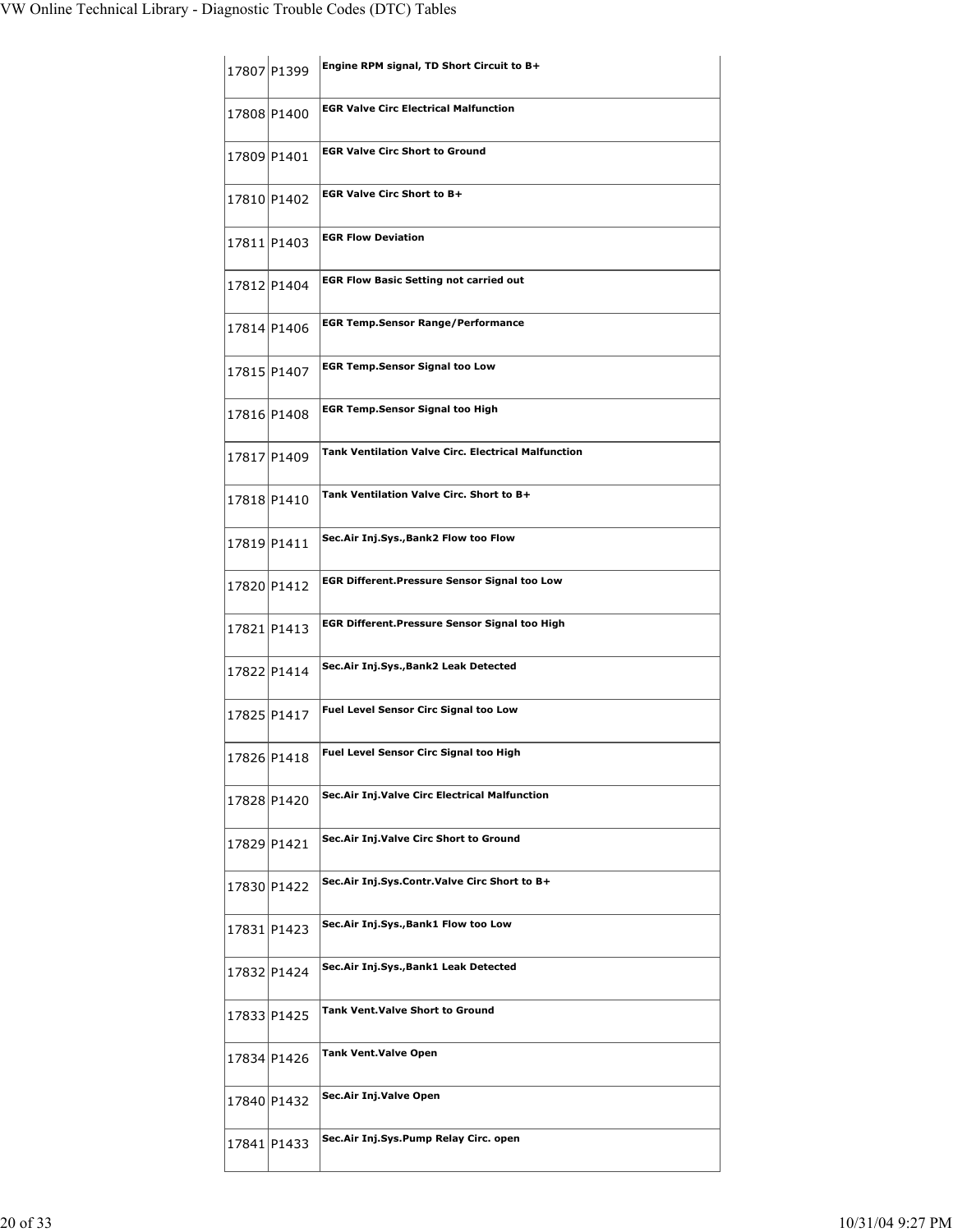| 17842 P1434 |             | Sec.Air Inj.Sys.Pump Relay Circ. Short to B+             |
|-------------|-------------|----------------------------------------------------------|
|             | 17843 P1435 | Sec.Air Inj.Sys.Pump Relay Circ. Short to ground         |
|             | 17844 P1436 | Sec.Air Inj.Sys.Pump Relay Circ. Electrical Malfunction  |
|             | 17847 P1439 | <b>EGR Potentiometer Error in Basic Seting</b>           |
|             | 17848 P1440 | <b>EGR Valve Power Stage Open</b>                        |
|             | 17849 P1441 | <b>EGR Valve Circ Open/Short to Ground</b>               |
|             | 17850 P1442 | <b>EGR Valve Position Sensor Signal too high</b>         |
|             | 17851 P1443 | <b>EGR Valve Position Sensor Signal too low</b>          |
|             | 17852 P1444 | <b>EGR Valve Position Sensor range/performance</b>       |
|             | 17853 P1445 | Catalyst Temp.Sensor 2 Circ. Range/Performance           |
|             | 17854 P1446 | <b>Catalyst Temp.Circ Short to Ground</b>                |
|             | 17855 P1447 | Catalyst Temp.Circ Open/Short to B+                      |
|             | 17856 P1448 | <b>Catalyst Temp.Sensor 2 Circ. Short to Ground</b>      |
|             | 17857 P1449 | Catalyst Temp.Sensor 2 Circ. Open/Short to B+            |
|             | 17858 P1450 | Sec.Air Inj.Sys.Circ Short to B+                         |
|             | 17859 P1451 | Sec.Air Inj.Sys.Circ Short to Ground                     |
|             | 17860 P1452 | Sec.Air Inj.Sys. Open Circ.                              |
|             | 17861 P1453 | Exhaust gas temperature sensor 1 open/short to B+        |
|             | 17862 P1454 | Exhaust gas temperature sensor short 1 to ground         |
|             | 17863 P1455 | Exhaust gas temperature sensor 1 range/performance       |
|             | 17864 P1456 | Exhaust gas temperature control bank 1 limit attained    |
|             | 17865 P1457 | Exhaust gas temperature sensor 2 open/short to B+        |
|             | 17866 P1458 | Exhaust gas temperature sensor 2 short to ground         |
|             | 17867 P1459 | Exhaust gas temperature sensor 2 range/performance       |
|             | 17868 P1460 | Exhaust gas temperature control bank 2 limit attained    |
|             | 17869 P1461 | Exhaust gas temperature control bank 1 Range/Performance |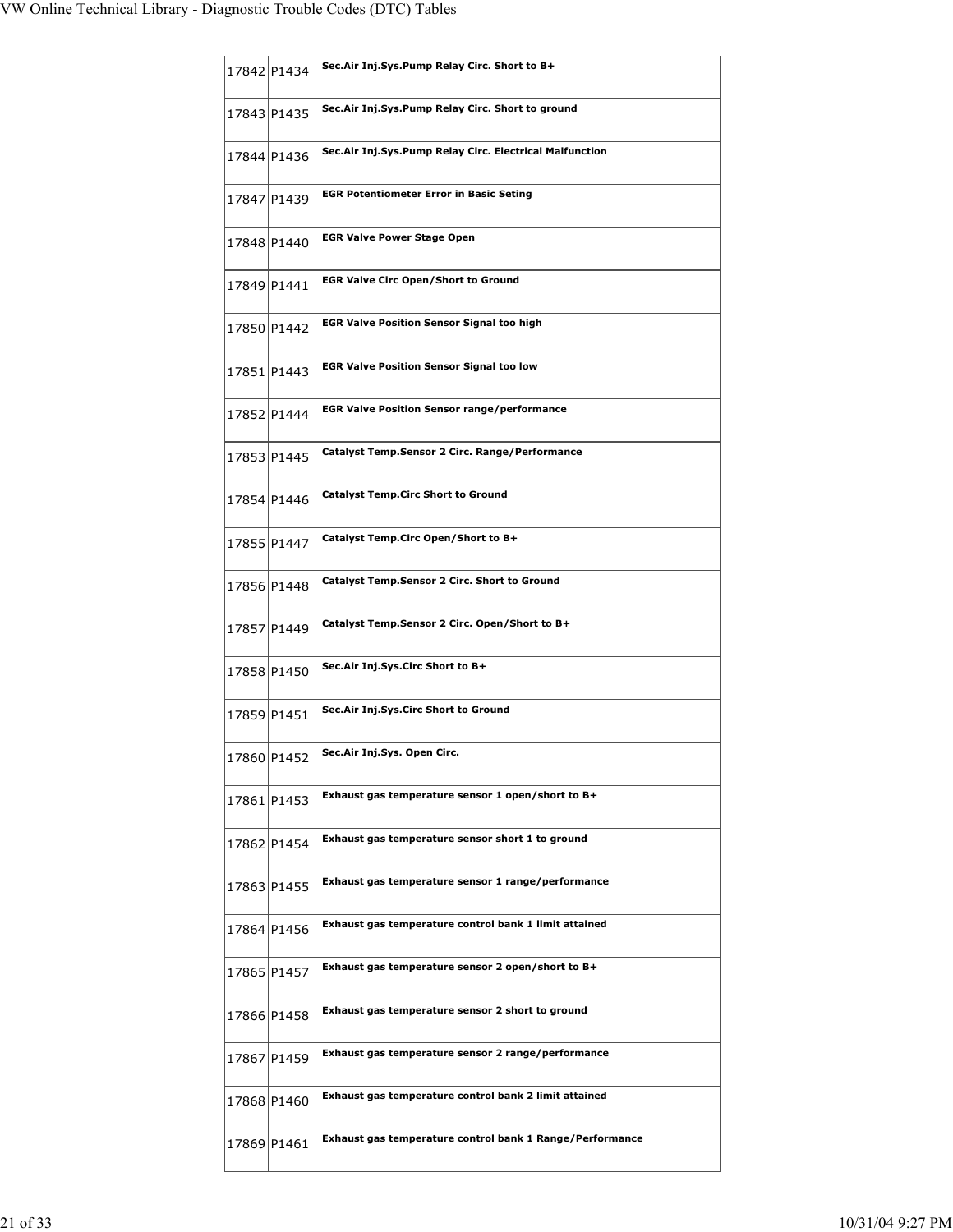| 17870 P1462 | Exhaust gas temperature control bank 2 Range/Performance                |
|-------------|-------------------------------------------------------------------------|
| 17873 P1465 | Additive Pump Short Circuit to B+                                       |
| 17874 P1466 | <b>Additive Pump Open/Short to Ground</b>                               |
| 17875 P1467 | <b>EVAP Canister Purge Solenoid Valve Short Circuit to B+</b>           |
| 17876 P1468 | <b>EVAP Canister Purge Solenoid Valve Short Circuit to Ground</b>       |
| 17877 P1469 | <b>EVAP Canister Purge Solenoid Valve Open Circuit</b>                  |
| 17878 P1470 | <b>EVAP Emission Contr.LDP Circ Electrical Malfunction</b>              |
| 17879 P1471 | <b>EVAP Emission Contr.LDP Circ Short to B+</b>                         |
| 17880 P1472 | <b>EVAP Emission Contr.LDP Circ Short to Ground</b>                     |
| 17881 P1473 | <b>EVAP Emission Contr.LDP Circ Open Circ.</b>                          |
| 17882 P1474 | <b>EVAP Canister Purge Solenoid Valve electrical malfunction</b>        |
| 17883 P1475 | <b>EVAP Emission Contr.LDP Circ Malfunction/Signal Circ.Open</b>        |
| 17884 P1476 | <b>EVAP Emission Contr.LDP Circ Malfunction/Insufficient Vacuum</b>     |
| 17885 P1477 | <b>EVAP Emission Contr.LDP Circ Malfunction</b>                         |
| 17886 P1478 | <b>EVAP Emission Contr.LDP Circ Clamped Tube Detected</b>               |
| 17908 P1500 | <b>Fuel Pump Relay Circ. Electrical Malfunction</b>                     |
| 17909 P1501 | Fuel Pump Relay Circ. Short to Ground                                   |
| 17910 P1502 | Fuel Pump Relay Circ. Short to B+                                       |
| 17911 P1503 | Load signal from Alternator Term. DF Range/performance/Incorrect Signal |
| 17912 P1504 | <b>Intake Air Sys. Bypass Leak Detected</b>                             |
| 17913 P1505 | Closed Throttle Pos. Does Not Close/Open Circ                           |
| 17914 P1506 | Closed Throttle Pos.Switch Does Not Open/Short to Ground                |
| 17915 P1507 | <b>Idle Sys.Learned Value Lower Limit Attained</b>                      |
| 17916 P1508 | <b>Idle Sys.Learned Value Upper Limit Attained</b>                      |
| 17917 P1509 | <b>Idle Air Control Circ. Electrical Malfunction</b>                    |
| 17918 P1510 | Idle Air Control Circ. Short to B+                                      |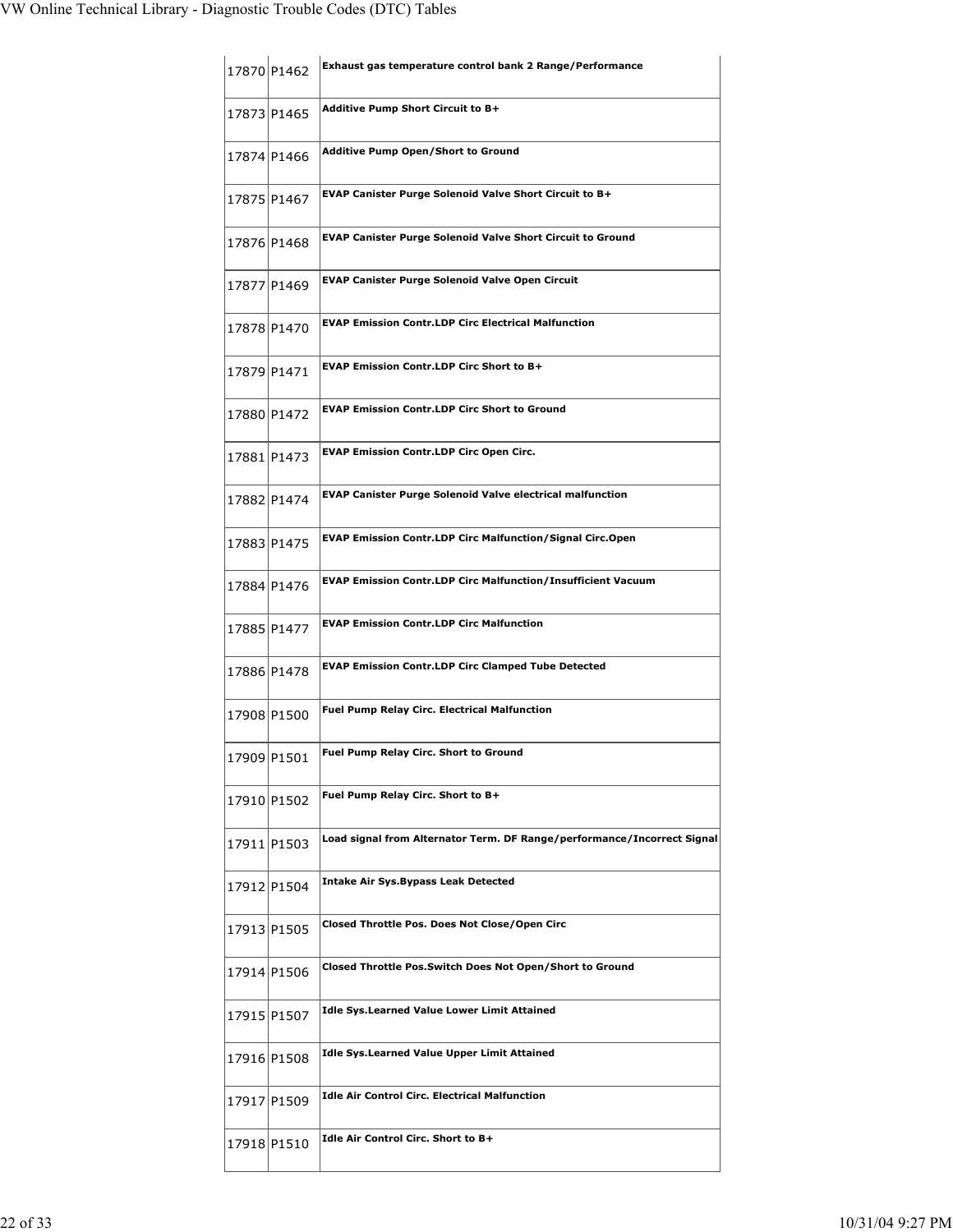| 17919 P1511 |             | Intake Manifold Changeover Valve circuit electrical malfunction         |
|-------------|-------------|-------------------------------------------------------------------------|
| 17920 P1512 |             | Intake Manifold Changeover Valve circuit Short to B+                    |
| 17921 P1513 |             | Intake Manifold Changeover Valve2 circuit Short to B+                   |
|             | 17922 P1514 | Intake Manifold Changeover Valve2 circuit Short to ground               |
|             | 17923 P1515 | <b>Intake Manifold Changeover Valve circuit Short to Ground</b>         |
|             | 17924 P1516 | <b>Intake Manifold Changeover Valve circuit Open</b>                    |
|             | 17925 P1517 | <b>Main Relay Circ. Electrical Malfunction</b>                          |
|             | 17926 P1518 | Main Relay Circ. Short to B+                                            |
|             | 17927 P1519 | <b>Intake Camshaft Contr., Bank1 Malfunction</b>                        |
|             | 17928 P1520 | Intake Manifold Changeover Valve2 circuit Open                          |
| 17929 P1521 |             | <b>Intake Manifold Changeover Valve2 circuit electrical malfunction</b> |
| 17930 P1522 |             | <b>Intake Camshaft Contr., Bank2 Malfunction</b>                        |
|             | 17931 P1523 | Crash Signal from Airbag Control Unit range/performance                 |
|             | 17933 P1525 | <b>Intake Camshaft Contr.Circ., Bank1 Electrical Malfunction</b>        |
|             | 17934 P1526 | Intake Camshaft Contr.Circ., Bank1 Short to B+                          |
| 17935 P1527 |             | Intake Camshaft Contr.Circ., Bank1 Short to Ground                      |
| 17936 P1528 |             | Intake Camshaft Contr.Circ., Bank1 Open                                 |
|             | 17937 P1529 | <b>Camshaft Control Circuit Short to B+</b>                             |
|             | 17938 P1530 | <b>Camshaft Control Circuit Short to ground</b>                         |
| 17939 P1531 |             | <b>Camshaft Control Circuit open</b>                                    |
|             | 17941 P1533 | <b>Intake Camshaft Contr.Circ., Bank2 Electrical Malfunction</b>        |
|             | 17942 P1534 | Intake Camshaft Contr.Circ.,Bank2 Short to B+                           |
|             | 17943 P1535 | <b>Intake Camshaft Contr.Circ.,Bank2 Short to Ground</b>                |
|             | 17944 P1536 | Intake Camshaft Contr.Circ., Bank2 Open                                 |
|             | 17945 P1537 | <b>Engine Shutoff Solenoid Malfunction</b>                              |
|             | 17946 P1538 | Engine Shutoff Solenoid Open/Short to Ground                            |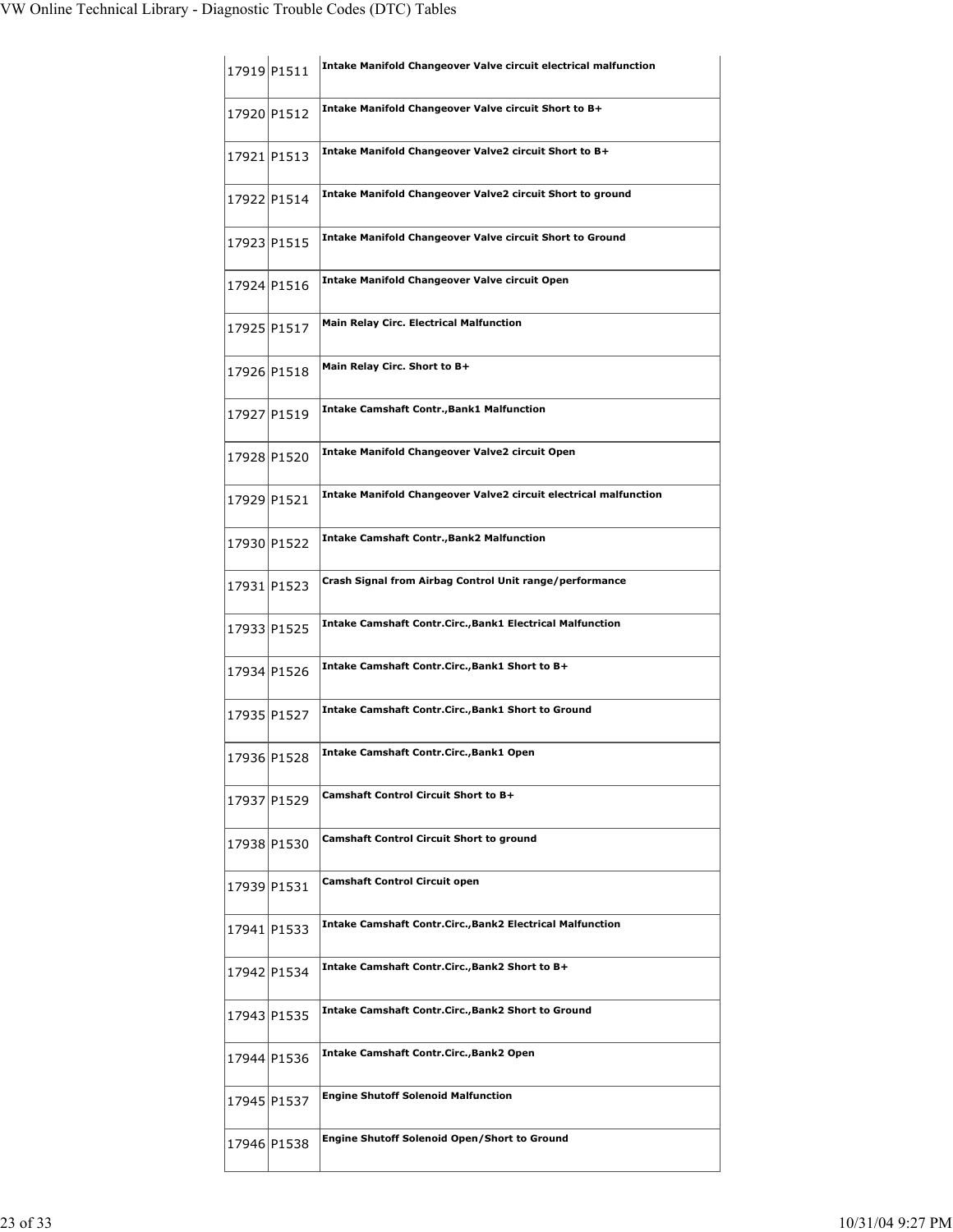| 17947 P1539 | Clutch Vacuum Vent Valve Switch Incorrect signal                 |
|-------------|------------------------------------------------------------------|
| 17948 P1540 | Vehicle Speed Sensor High Input                                  |
| 17949 P1541 | <b>Fuel Pump Relay Circ Open</b>                                 |
| 17950 P1542 | <b>Throttle Actuation Potentiometer Range/Performance</b>        |
| 17951 P1543 | <b>Throttle Actuation Potentiometer Signal too Low</b>           |
| 17952 P1544 | Throttle Actuation Potentiometer Signal too High                 |
| 17953 P1545 | <b>Throttle Pos.Contr Malfunction</b>                            |
| 17954 P1546 | Boost Pressure Contr. Valve Short to B+                          |
| 17955 P1547 | <b>Boost Pressure Contr. Valve Short to Ground</b>               |
| 17956 P1548 | <b>Boost Pressure Contr. Valve Open</b>                          |
| 17957 P1549 | <b>Boost Pressure Contr. Valve Short to Ground</b>               |
| 17958 P1550 | <b>Charge Pressure Deviation</b>                                 |
| 17959 P1551 | Barometric Pressure Sensor Circ. Short to B+                     |
| 17960 P1552 | Barometric Pressure Sensor Circ. Open/Short to Ground            |
| 17961 P1553 | Barometric/manifold pressure signal ratio out of range           |
| 17962 P1554 | Idle Speed Contr. Throttle Pos. Basic Setting Conditions not met |
| 17963 P1555 | <b>Charge Pressure Upper Limit exceeded</b>                      |
| 17964 P1556 | <b>Charge Pressure Contr. Negative Deviation</b>                 |
| 17965 P1557 | <b>Charge Pressure Contr. Positive Deviation</b>                 |
| 17966 P1558 | <b>Throttle Actuator Electrical Malfunction</b>                  |
| 17967 P1559 | <b>Idle Speed Contr. Throttle Pos. Adaptation Malfunction</b>    |
| 17968 P1560 | <b>Maximum Engine Speed Exceeded</b>                             |
| 17969 P1561 | <b>Quantity Adjuster Deviation</b>                               |
| 17970 P1562 | Quantity Adjuster Upper Limit Attained                           |
| 17971 P1563 | Quantity Adjuster Lower Limit Attained                           |
| 17972 P1564 | Idle Speed Contr. Throttle Pos. Low Voltage During Adaptation    |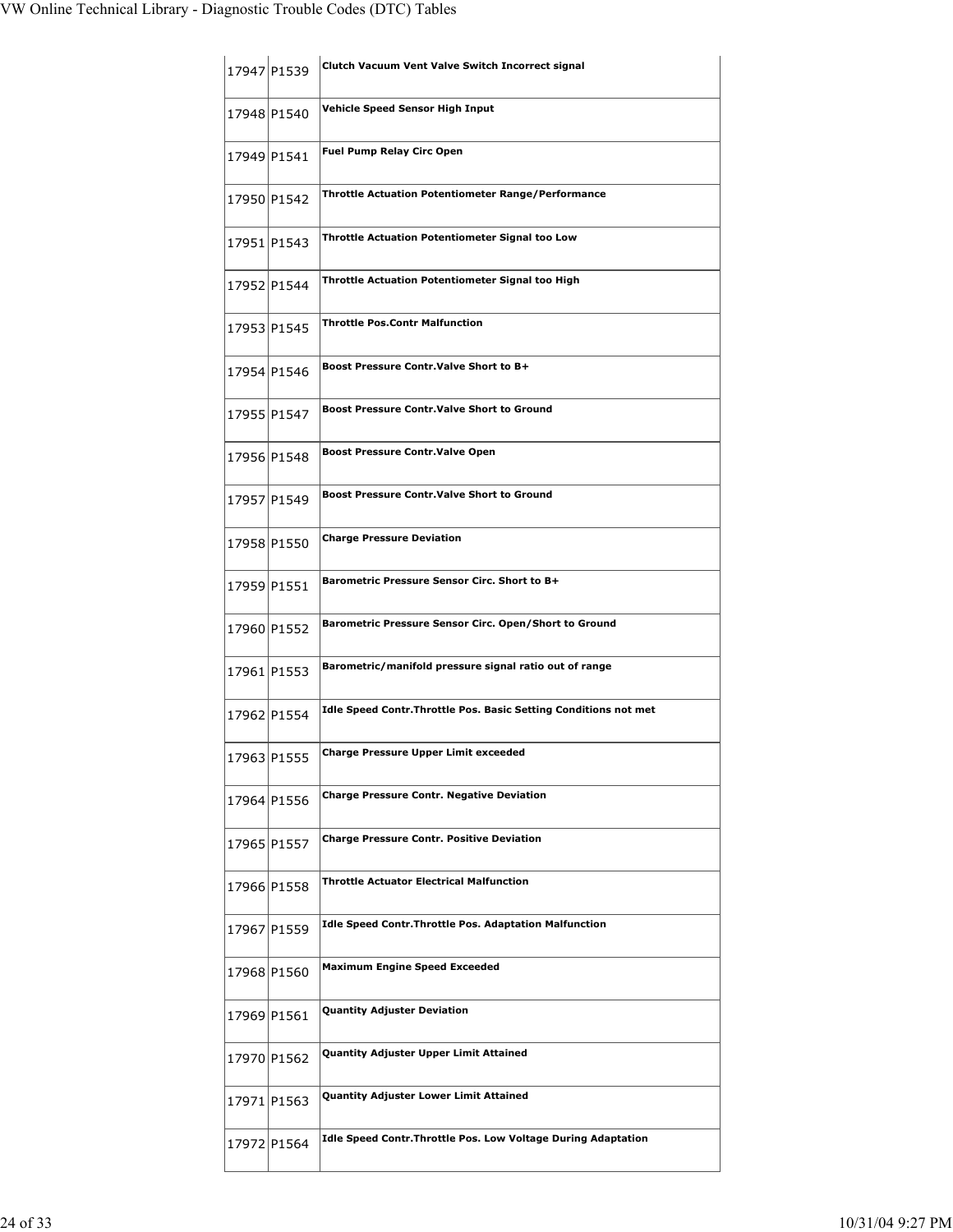|             | 17973 P1565 | Idle Speed Control Throttle Position lower limit not attained |
|-------------|-------------|---------------------------------------------------------------|
|             | 17974 P1566 | Load signal from A/C compressor range/performance             |
|             | 17975 P1567 | Load signal from A/C compressor no signal                     |
|             | 17976 P1568 | <b>Idle Speed Contr. Throttle Pos. mechanical Malfunction</b> |
|             | 17977 P1569 | Cruise control switch Incorrect signal                        |
|             | 17978 P1570 | <b>Contr.Module Locked</b>                                    |
|             | 17979 P1571 | Left Eng. Mount Solenoid Valve Short to B+                    |
|             | 17980 P1572 | Left Eng. Mount Solenoid Valve Short to ground                |
| 17981 P1573 |             | Left Eng. Mount Solenoid Valve Open circuit                   |
|             | 17982 P1574 | Left Eng. Mount Solenoid Valve Electrical fault in circuit    |
|             | 17983 P1575 | Right Eng. Mount Solenoid Valve Short to B+                   |
| 17984 P1576 |             | Right Eng. Mount Solenoid Valve Short to ground               |
|             | 17985 P1577 | Right Eng. Mount Solenoid Valve Open circuit                  |
|             | 17986 P1578 | Right Eng. Mount Solenoid Valve Electrical fault in circuit   |
|             | 17987 P1579 | Idle Speed Contr. Throttle Pos. Adaptation not started        |
|             | 17988 P1580 | <b>Throttle Actuator B1 Malfunction</b>                       |
| 17989 P1581 |             | Idle Speed Contr.Throttle Pos. Basic Setting Not Carried Out  |
|             | 17990 P1582 | <b>Idle Adaptation at Limit</b>                               |
|             | 17991 P1583 | Transmission mount valves Short to B+                         |
|             | 17992 P1584 | Transmission mount valves Short to ground                     |
|             | 17993 P1585 | Transmission mount valves Open circuit                        |
|             | 17994 P1586 | Engine mount solenoid valves Short to B+                      |
|             | 17995 P1587 | Engine mount solenoid valves Short to ground                  |
|             | 17996 P1588 | Engine mount solenoid valves Open circuit                     |
|             | 18008 P1600 | Power Supply (B+) Terminal 15 Low Voltage                     |
|             | 18010 P1602 | Power Supply (B+) Terminal 30 Low Voltage                     |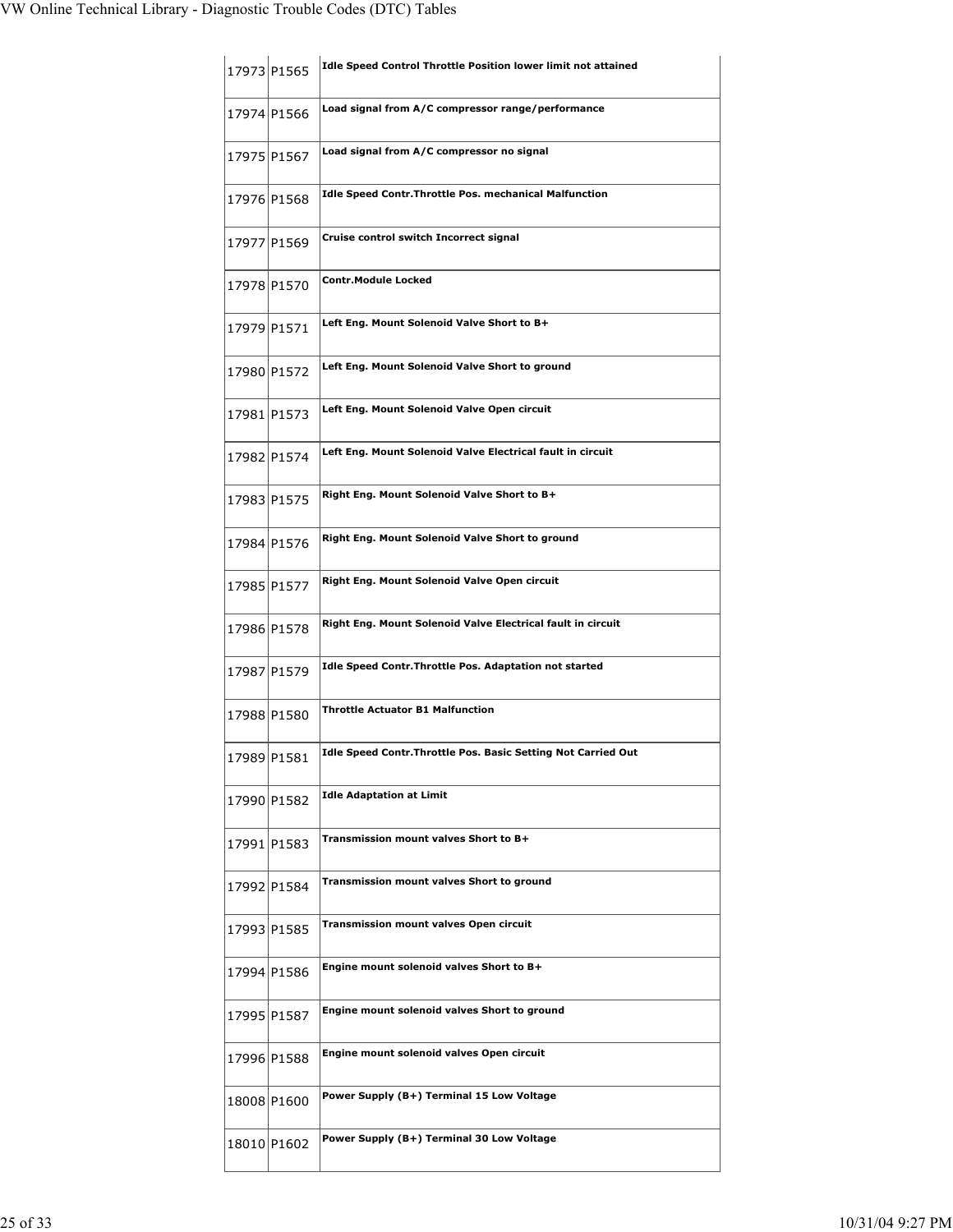|             | 18011 P1603 | <b>Internal Control Module Malfunction</b>                     |
|-------------|-------------|----------------------------------------------------------------|
| 18012 P1604 |             | <b>Internal Control Module Driver Error</b>                    |
|             | 18013 P1605 | Rough Road/Acceleration Sensor Electrical Malfunction          |
|             | 18014 P1606 | Rough Road Spec Engine Torque ABS-ECU Electrical Malfunction   |
|             | 18015 P1607 | Vehicle speed signal Error message from instrument cluster     |
|             | 18016 P1608 | Steering angle signal Error message from steering angle sensor |
|             | 18017 P1609 | Crash shut-down activated                                      |
|             | 18019 P1611 | MIL Call-up Circ./Transm.Contr.Module Short to Ground          |
|             | 18020 P1612 | <b>Electronic Control Module Incorrect Coding</b>              |
|             | 18021 P1613 | MIL Call-up Circ Open/Short to B+                              |
|             | 18022 P1614 | MIL Call-up Circ./Transm.Contr.Module Range/Performance        |
| 18023 P1615 |             | Engine Oil Temperature Sensor Circuit range/performance        |
|             | 18024 P1616 | Glow Plug/Heater Indicator Circ. Short to B+                   |
|             | 18025 P1617 | Glow Plug/Heater Indicator Circ. Open/Short to Ground          |
| 18026 P1618 |             | Glow Plug/Heater Relay Circ. Short to B+                       |
|             | 18027 P1619 | Glow Plug/Heater Relay Circ. Open/Short to Ground              |
| 18028 P1620 |             | Engine coolant temperature signal open/short to B+             |
|             | 18029 P1621 | Engine coolant temperature signal short to ground              |
|             | 18030 P1622 | Engine coolant temperature signal range/performance            |
|             | 18031 P1623 | Data Bus Powertrain No Communication                           |
|             | 18032 P1624 | <b>MIL Request Sign.active</b>                                 |
|             | 18033 P1625 | Data-Bus Powertrain Unplausible Message from Transm.Contr.     |
|             | 18034 P1626 | Data-Bus Powertrain Missing Message from Transm.Contr.         |
|             | 18035 P1627 | Data-Bus Powertrain missing message from fuel injection pump   |
|             | 18036 P1628 | Data-Bus Powertrain missing message from steering sensor       |
|             | 18037 P1629 | Data-Bus Powertrain missing message from distance control      |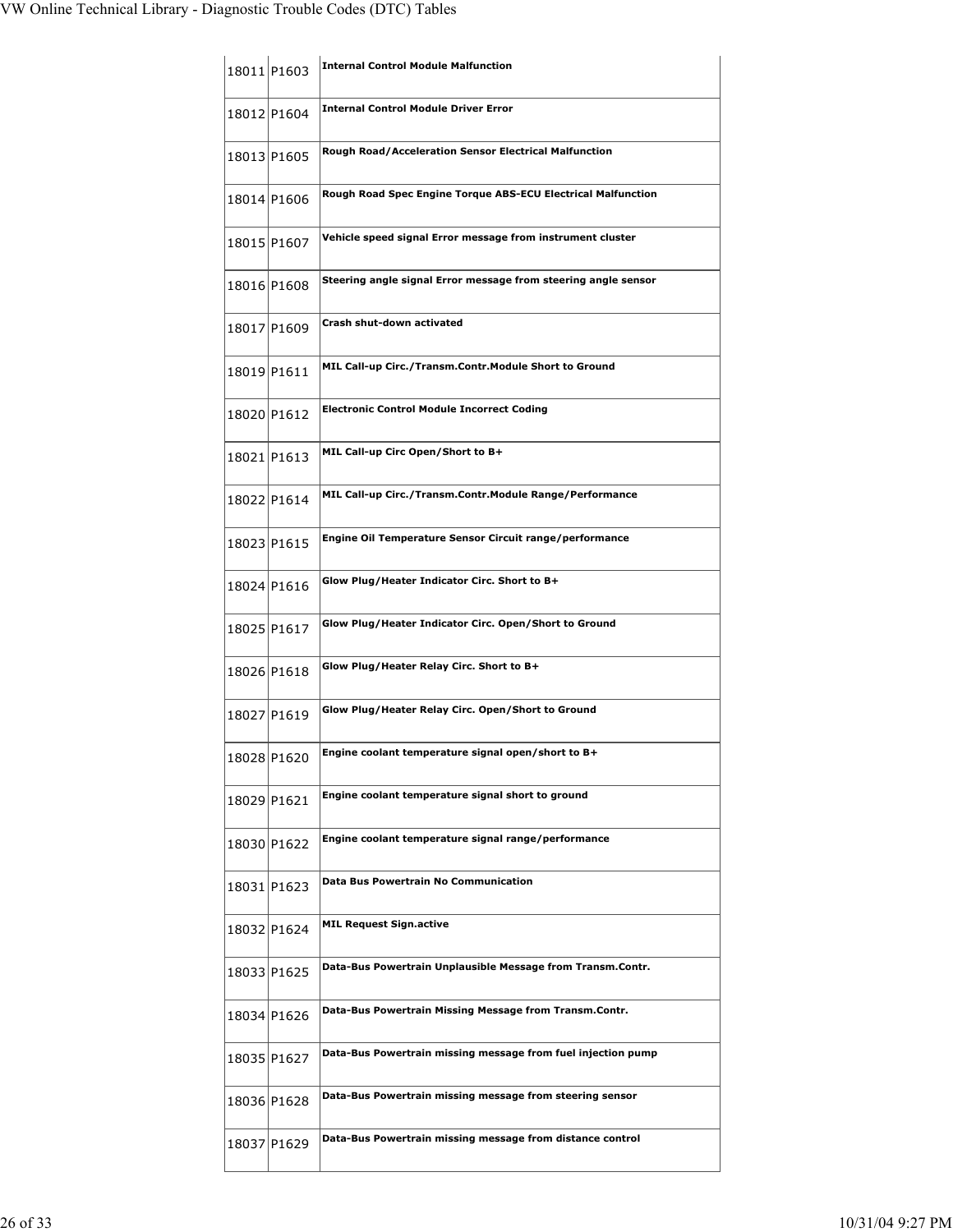| 18038 P1630 | Accelera. Pedal Pos. Sensor 1 Signal too Low                 |
|-------------|--------------------------------------------------------------|
| 18039 P1631 | Accelera.Pedal Pos.Sensor 1 Signal too High                  |
| 18040 P1632 | Accelera. Pedal Pos. Sensor 1 Power Supply Malfunction       |
| 18041 P1633 | Accelera. Pedal Pos. Sensor 2 Signal too Low                 |
| 18042 P1634 | Accelera.Pedal Pos.Sensor 2 Signal too High                  |
| 18043 P1635 | Data Bus Powertrain missing message f.air condition control  |
| 18044 P1636 | Data Bus Powertrain missing message from Airbag control      |
| 18045 P1637 | Data Bus Powertrain missing message f.central electr.control |
| 18046 P1638 | Data Bus Powertrain missing message from clutch control      |
| 18047 P1639 | Accelera.Pedal Pos.Sensor 1+2 Range/Performance              |
| 18048 P1640 | <b>Internal Contr.Module (EEPROM) Error</b>                  |
| 18049 P1641 | <b>Please check DTC Memory of Air Condition ECU</b>          |
| 18050 P1642 | Please check DTC Memory of Airbag ECU                        |
| 18051 P1643 | Please check DTC Memory of central electric ECU              |
| 18052 P1644 | Please check DTC Memory of clutch ECU                        |
| 18053 P1645 | Data Bus Powertrain missing message f.all wheel drive contr. |
| 18054 P1646 | Please Check DTC Memory of all wheel drive ECU               |
| 18055 P1647 | Please check coding of ECUs in Data Bus Powertrain           |
| 18056 P1648 | <b>Data Bus Powertrain Malfunction</b>                       |
| 18057 P1649 | Data Bus Powertrain Missing message from ABS Control Module  |
| 18058 P1650 | Data Bus Powertrain Missing message fr.instrument panel ECU  |
| 18059 P1651 | Data Bus Powertrain missing messages                         |
| 18060 P1652 | Please check DTC Memory of transmission ECU                  |
| 18061 P1653 | <b>Please check DTC Memory of ABS Control Module</b>         |
| 18062 P1654 | Please check DTC Memory of control panel ECU                 |
| 18063 P1655 | <b>Please check DTC Memory of ADR Control Module</b>         |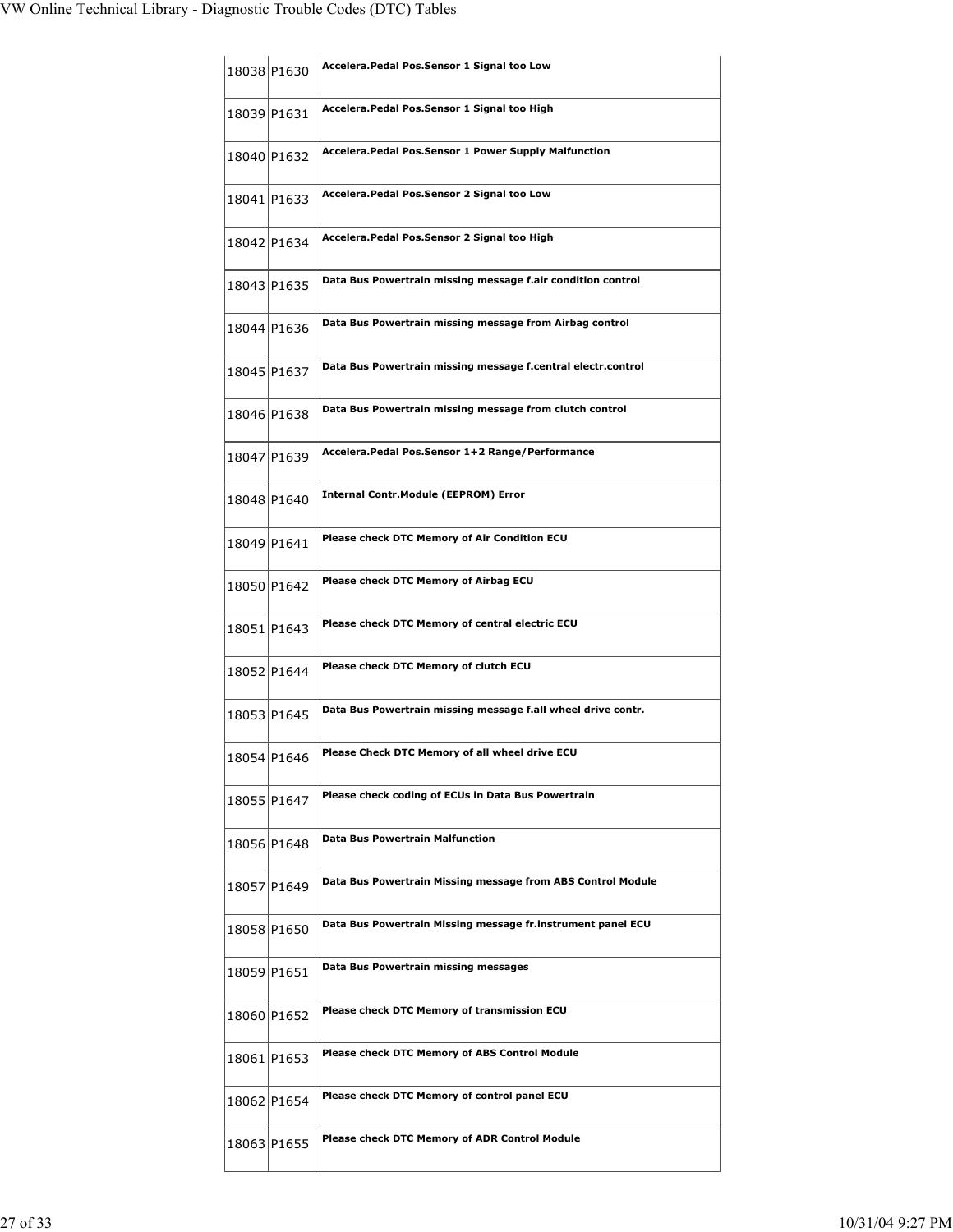|             | 18064 P1656 | A/C clutch relay circuit short to ground                     |
|-------------|-------------|--------------------------------------------------------------|
|             | 18065 P1657 | A/C clutch relay circuit short to B+                         |
|             | 18066 P1658 | Data Bus Powertrain Incorrect signal from ADR Control Module |
|             | 18084 P1676 | Drive by Wire-MIL Circ. Electrical Malfunction               |
|             | 18085 P1677 | Drive by Wire-MIL Circ. Short to B+                          |
|             | 18086 P1678 | Drive by Wire-MIL Circ. Short to Ground                      |
|             | 18087 P1679 | Drive by Wire-MIL Circ. Open                                 |
| 18089 P1681 |             | Contr.Unit Programming, Programming not Finished             |
|             | 18092 P1684 | <b>Contr. Unit Programming Communication Error</b>           |
|             | 18094 P1686 | <b>Contr.Unit Error Programming Error</b>                    |
| 18098 P1690 |             | <b>Malfunction Indication Light Malfunction</b>              |
| 18099 P1691 |             | <b>Malfunction Indication Light Open</b>                     |
|             | 18100 P1692 | <b>Malfunction Indication Light Short to Ground</b>          |
|             | 18101 P1693 | Malfunction Indication Light Short to B+                     |
|             | 18102 P1694 | Malfunction Indication Light Open/Short to Ground            |
|             | 18112 P1704 | <b>Kick Down Switch Malfunction</b>                          |
| 18113 P1705 |             | Gear/Ratio Monitoring Adaptation limit reached               |
|             | 18119 P1711 | <b>Wheel Speed Signal 1 Range/Performance</b>                |
|             | 18124 P1716 | <b>Wheel Speed Signal 2 Range/Performance</b>                |
| 18129 P1721 |             | Wheel Speed Signal 3 Range/Performance                       |
|             | 18131 P1723 | Starter Interlock Circ. Open                                 |
|             | 18132 P1724 | <b>Starter Interlock Circ. Short to Ground</b>               |
|             | 18134 P1726 | Wheel Speed Signal 4 Range/Performance                       |
|             | 18136 P1728 | Different Wheel Speed Signals Range/Performance              |
|             | 18137 P1729 | Starter Interlock Circ. Short to B+                          |
|             | 18141 P1733 | Tiptronic Switch Down Circ. Short to Ground                  |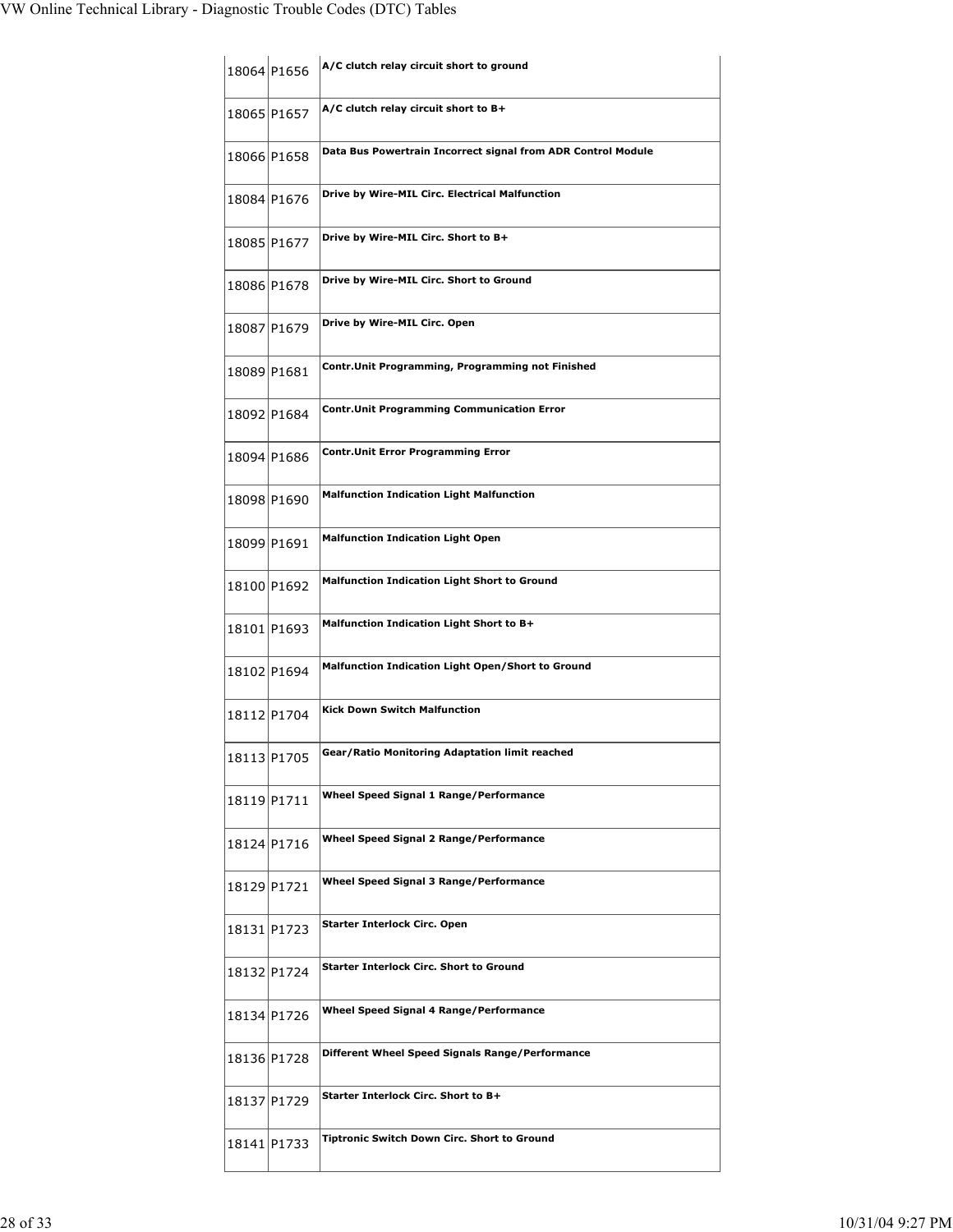|             | 18147 P1739 | Tiptronic Switch up Circ. Short to Ground          |
|-------------|-------------|----------------------------------------------------|
| 18148 P1740 |             | Clutch temperature control                         |
|             | 18149 P1741 | Clutch pressure adaptation at limit                |
|             | 18150 P1742 | Clutch torque adaptation at limit                  |
|             | 18151 P1743 | Clutch slip control signal too high                |
|             | 18152 P1744 | Tiptronic Switch Recognition Circ. Short to Ground |
|             | 18153 P1745 | Transm.Contr.Unit Relay Short to B+                |
|             | 18154 P1746 | <b>Transm.Contr.Unit Relay Malfunction</b>         |
|             | 18155 P1747 | Transm.Contr.Unit Relay Open/Short to Ground       |
|             | 18156 P1748 | <b>Transm.Contr.Unit Self-Check</b>                |
|             | 18157 P1749 | <b>Transm.Contr.Unit Incorrect Coded</b>           |
| 18158 P1750 |             | Power Supply Voltage Low Voltage                   |
|             | 18159 P1751 | Power Supply Voltage High Voltage                  |
|             | 18160 P1752 | <b>Power Supply Malfunction</b>                    |
|             | 18168 P1760 | <b>Shift Lock Malfunction</b>                      |
| 18169 P1761 |             | <b>Shift Lock Short to Ground</b>                  |
| 18170 P1762 |             | <b>Shift Lock Short to B+</b>                      |
|             | 18171 P1763 | <b>Shift Lock Open</b>                             |
|             | 18172 P1764 | <b>Transmission temperature control</b>            |
|             | 18173 P1765 | Hydraulic Pressure Sensor 2 adaptation at limit    |
|             | 18174 P1766 | Throttle Angle Signal Stuck Off                    |
|             | 18175 P1767 | Throttle Angle Signal Stuck On                     |
|             | 18176 P1768 | Hydraulic Pressure Sensor 2 Too High               |
|             | 18177 P1769 | <b>Hydraulic Pressure Sensor 2 Too Low</b>         |
|             | 18178 P1770 | <b>Load Signal Range/Performance</b>               |
| 18179 P1771 |             | <b>Load Signal Stuck Off</b>                       |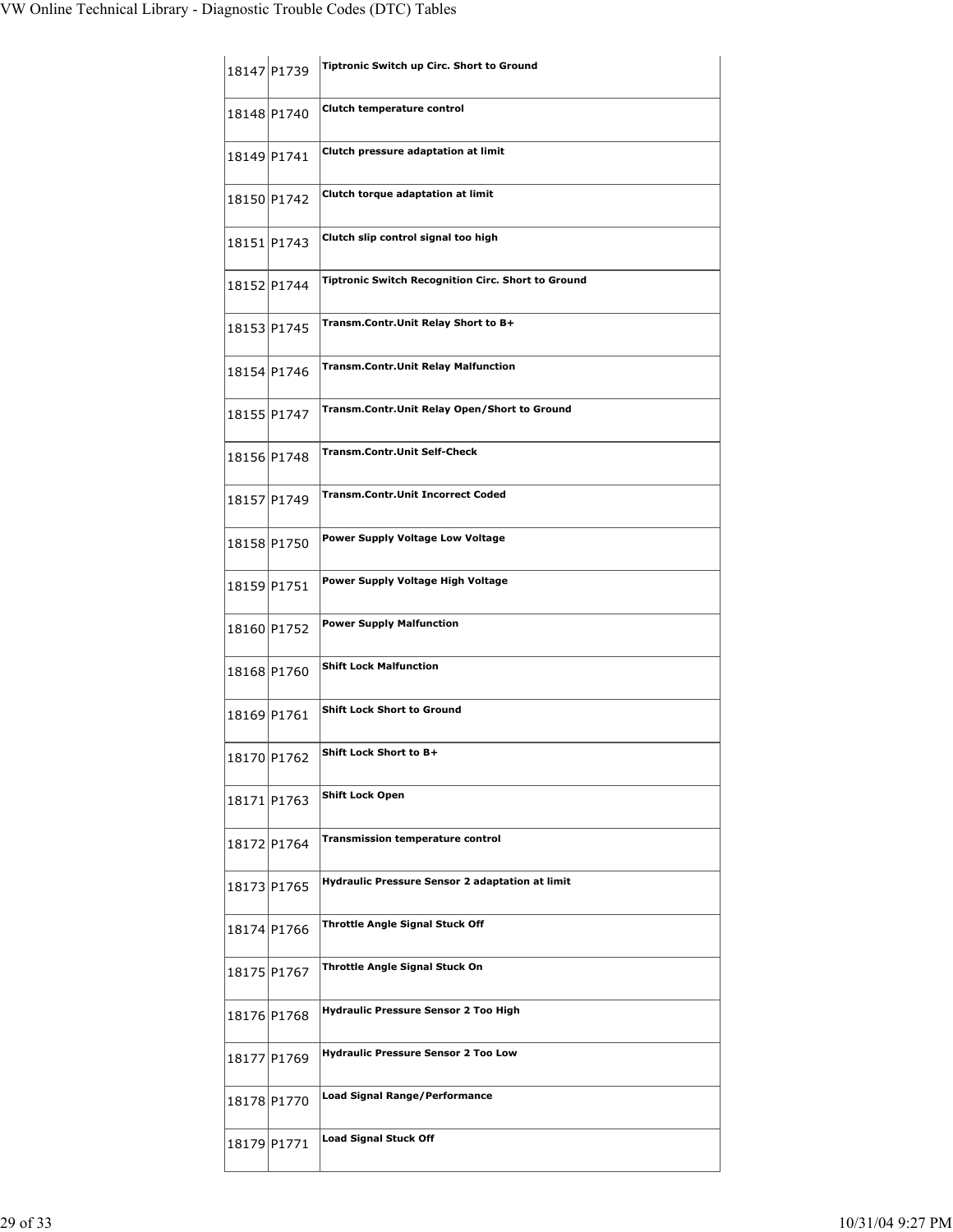| 18180 P1772 | Load Signal Stuck On                                           |
|-------------|----------------------------------------------------------------|
| 18181 P1773 | <b>Hydraulic Pressure Sensor 1 Too High</b>                    |
| 18182 P1774 | <b>Hydraulic Pressure Sensor 1 Too Low</b>                     |
| 18183 P1775 | <b>Hydraulic Pressure Sensor 1 adaptation at limit</b>         |
| 18184 P1776 | Hydraulic Pressure Sensor 1 range/performance                  |
| 18185 P1777 | Hydraulic Pressure Sensor 2 range/performance                  |
| 18186 P1778 | <b>Solenoid EV7 Electrical Malfunction</b>                     |
| 18189 P1781 | <b>Engine Torque Reduction Open/Short to Ground</b>            |
| 18190 P1782 | <b>Engine Torque Reduction Short to B+</b>                     |
| 18192 P1784 | Shift up/down Wire Open/Short to Ground                        |
| 18193 P1785 | Shift up/down Wire Short to B+                                 |
| 18194 P1786 | <b>Reversing Light Circ. Open</b>                              |
| 18195 P1787 | Reversing Light Circ. Short to Ground                          |
| 18196 P1788 | Reversing Light Circ. Short to B+                              |
| 18197 P1789 | Idle Speed Intervention Circ. Error Message from Engine Contr. |
| 18198 P1790 | <b>Transmission Range Display Circ. Open</b>                   |
| 18199 P1791 | Transmission Range Display Circ. Short to Ground               |
| 18200 P1792 | Transmission Range Display Circ. Short to B+                   |
| 18201 P1793 | Output Speed Sensor 2 Circ. No Signal                          |
| 18203 P1795 | Vehicle Speed Signal Circ. Open                                |
| 18204 P1796 | Vehicle Speed Signal Circ. Short to Ground                     |
| 18205 P1797 | Vehicle Speed Signal Circ. Short to B+                         |
| 18206 P1798 | Output Speed Sensor 2 Circ. Range/Performance                  |
| 18207 P1799 | Output Speed Sensor 2 Circ. Rpm too High                       |
| 18221 P1813 | Pressure Contr.Solenoid 1 Electrical                           |
| 18222 P1814 | Pressure Contr.Solenoid 1 Open/Short to Ground                 |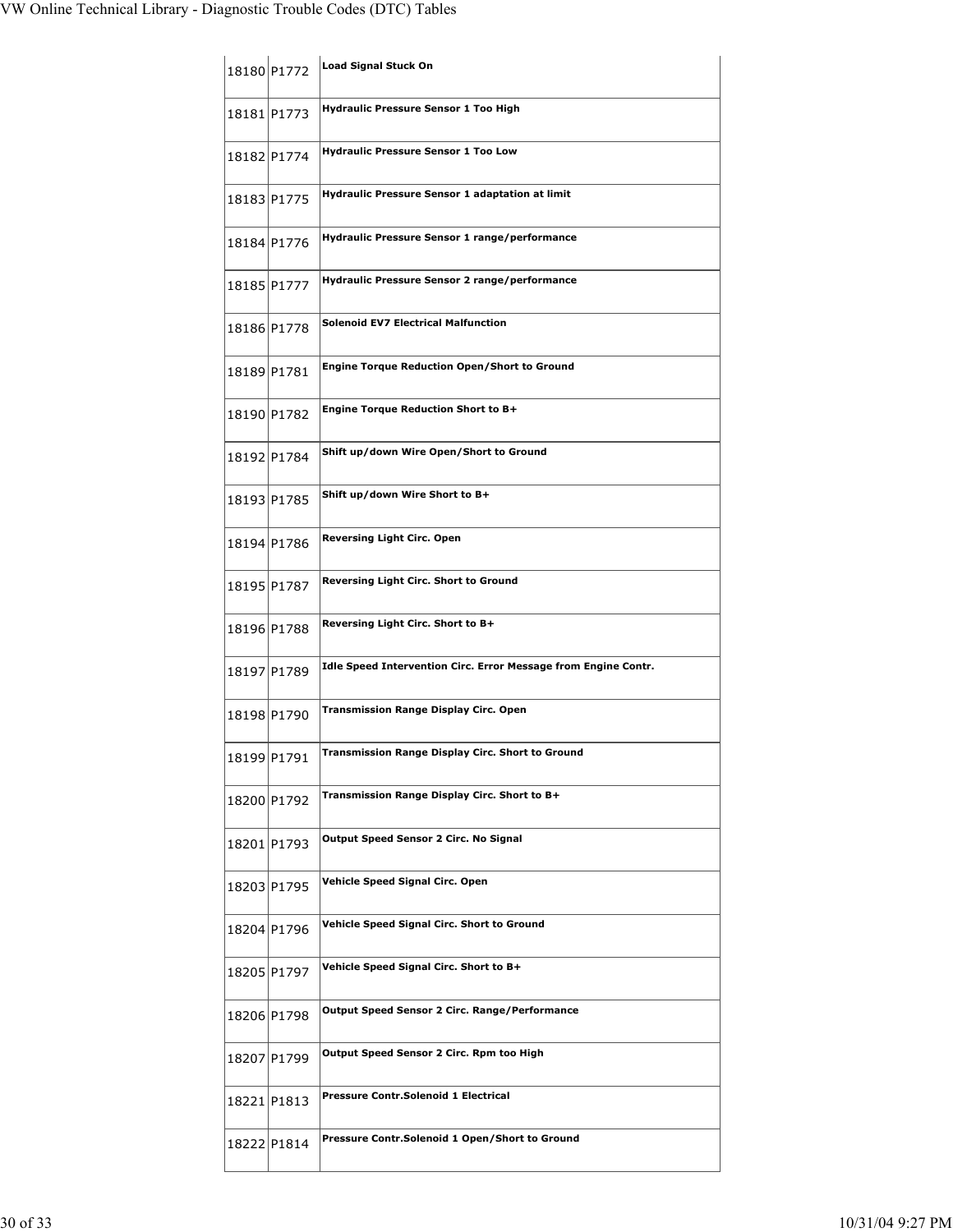| 18223 P1815 | Pressure Contr. Solenoid 1 Short to B+                             |
|-------------|--------------------------------------------------------------------|
| 18226 P1818 | Pressure Contr.Solenoid 2 Electrical                               |
| 18227 P1819 | Pressure Contr.Solenoid 2 Open/Short to Ground                     |
| 18228 P1820 | Pressure Contr. Solenoid 2 Short to B+                             |
| 18231 P1823 | <b>Pressure Contr.Solenoid 3 Electrical</b>                        |
| 18232 P1824 | Pressure Contr.Solenoid 3 Open/Short to Ground                     |
| 18233 P1825 | Pressure Contr. Solenoid 3 Short to B+                             |
| 18236 P1828 | Pressure Contr Solenoid 4 Electrical                               |
| 18237 P1829 | Pressure Contr.Solenoid 4 Open/Short to Ground                     |
| 18238 P1830 | Pressure Contr. Solenoid 4 Short to B+                             |
| 18242 P1834 | Pressure Contr.Solenoid 5 Open/Short to Ground                     |
| 18243 P1835 | Pressure Contr. Solenoid 5 Short to B+                             |
| 18249 P1841 | Engine/Transmission Control Modules Versions do not match          |
| 18250 P1842 | Please check DTC Memory of instrument panel ECU                    |
| 18251 P1843 | <b>Please check DTC Memory of ADR Control Module</b>               |
| 18252 P1844 | Please check DTC Memory of central electric control ECU            |
| 18255 P1847 | Please check DTC Memory of brake system ECU                        |
| 18256 P1848 | Please check DTC Memory of engine ECU                              |
| 18257 P1849 | Please check DTC Memory of transmission ECU                        |
| 18258 P1850 | Data-Bus Powertrain Missing Message from Engine Contr.             |
| 18259 P1851 | Data-Bus Powertrain Missing Message from Brake Contr.              |
| 18260 P1852 | Data-Bus Powertrain Unplausible Message from Engine Contr.         |
| 18261 P1853 | Data-Bus Powertrain Unplausible Message from Brake Contr.          |
| 18262 P1854 | Data-Bus Powertrain Hardware Defective                             |
| 18263 P1855 | Data-Bus Powertrain Software version Contr.                        |
| 18264 P1856 | Throttle/Pedal Pos.Sensor A Circ. Error Message from Engine Contr. |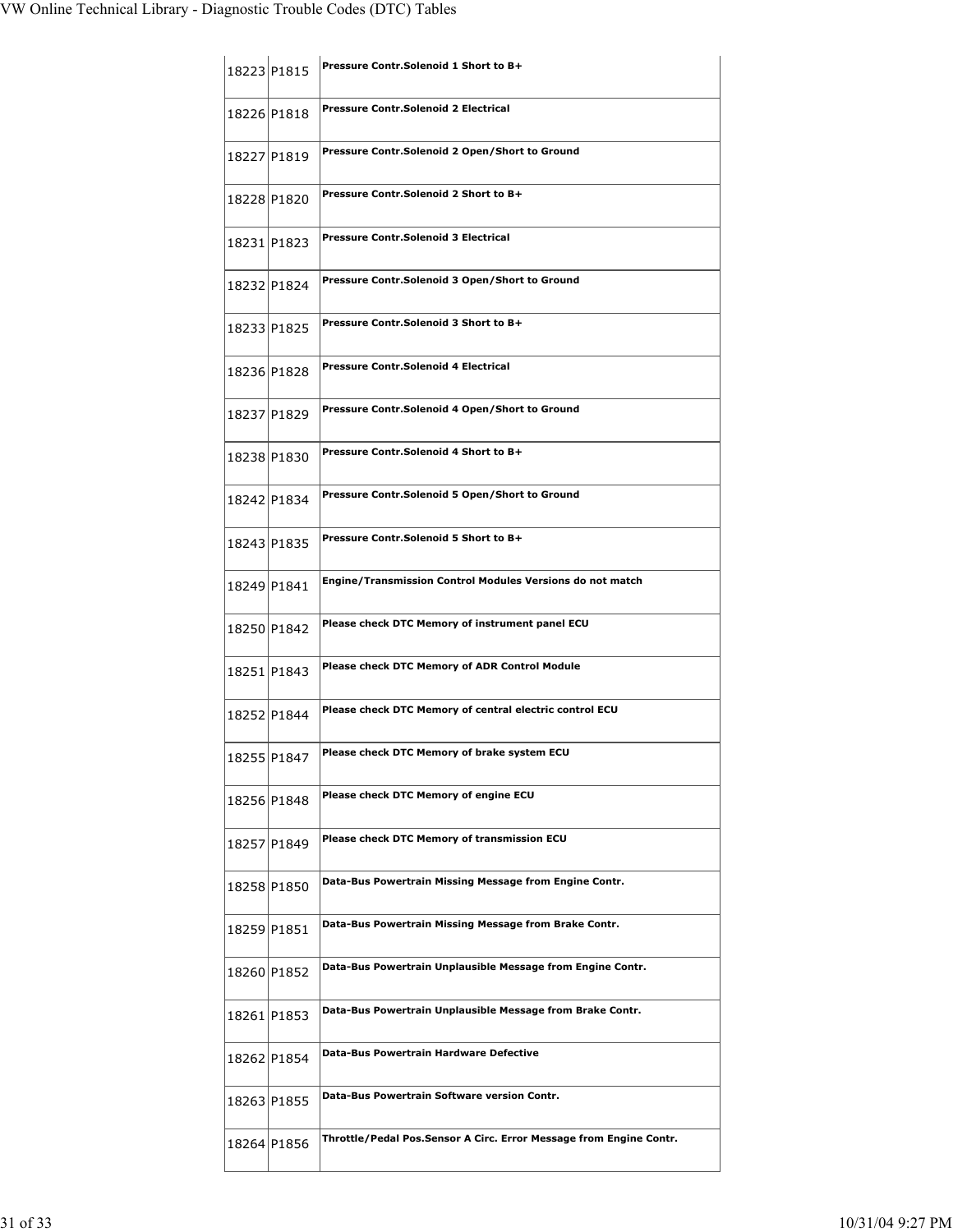| 18265 P1857 | Load Signal Error Message from Engine Contr.                 |
|-------------|--------------------------------------------------------------|
| 18266 P1858 | Engine Speed Input Circ. Error Message from Engine Contr.    |
| 18267 P1859 | Brake Switch Circ. Error Message from Engine Contr.          |
| 18268 P1860 | Kick Down Switch Error Message from Engine Contr.            |
| 18269 P1861 | Throttle Position (TP) sensor Error Message from ECM         |
| 18270 P1862 | Data Bus Powertrain Missing message from instr. panel ECU    |
| 18271 P1863 | Data Bus Powertrain Missing Message from St. Angle Sensor    |
| 18272 P1864 | Data Bus Powertrain Missing message from ADR control module  |
| 18273 P1865 | Data Bus Powertrain Missing message from central electronics |
| 18274 P1866 | Data Bus Powertrain Missing messages                         |

© 2001, 2002, 2003, 2004 Robert Bentley, Inc.

## **Aftermarket suppliers of diagnostic scan tools**

The following suppliers offer diagnostic scan tools that can be used to retrieve scan tool codes as listed in the table above.

- Assenmacher Specialty Tools, Inc. 6440 Odell Place Boulder, CO 80301 (800)525-2943 www.asttool.com
- Baum Tools Unlimited, Inc. PO Box 5867 Sarasota, FL 34277 (800)848-6657 www.baumtools.com
- Mac Tools 4635 Hilton Corporate Drive Columbus, OH 43232 (800)622-8655 www.mactools.com
- Ross-Tech 888 Sumneytown Pike Lansdale, PA 19446 215-361-8942 www.ross-tech.com
- Snap-On Technologies, Inc. 2801 80th St. Kenosha, WI 53141-1410 (262)656-5200 www.snapon.com